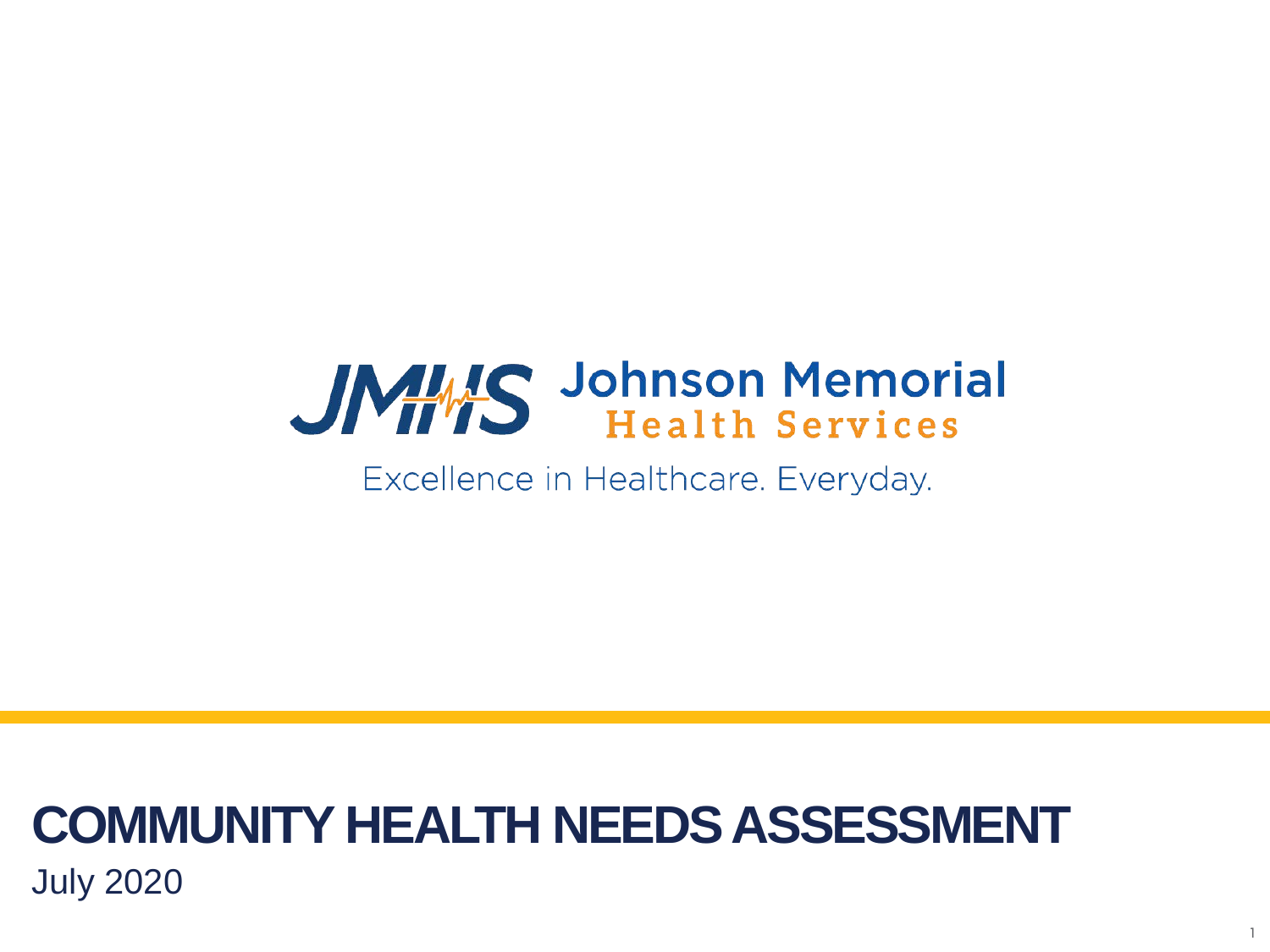### **OVERVIEW**

In the spring of 2020, Johnson Memorial Health Services (JMHS) conducted a Community Health Needs Assessment (CHNA) for the residents (approximately 6,500) of Lac qui Parle County.

The CHNA was conducted with assistance from Eide Bailly LLP, an accounting and consulting firm specializing in financial, operational, and health-need consulting with healthcare organizations.

A CHNA is a tool used to help communities assess their strengths as well as their weaknesses when it comes to the health of the community. It is also the foundation for improving and promoting the health of the community. The process helps to identify factors that affect a population's health and determine the availability of resources within the community to adequately address these factors and any additional health needs.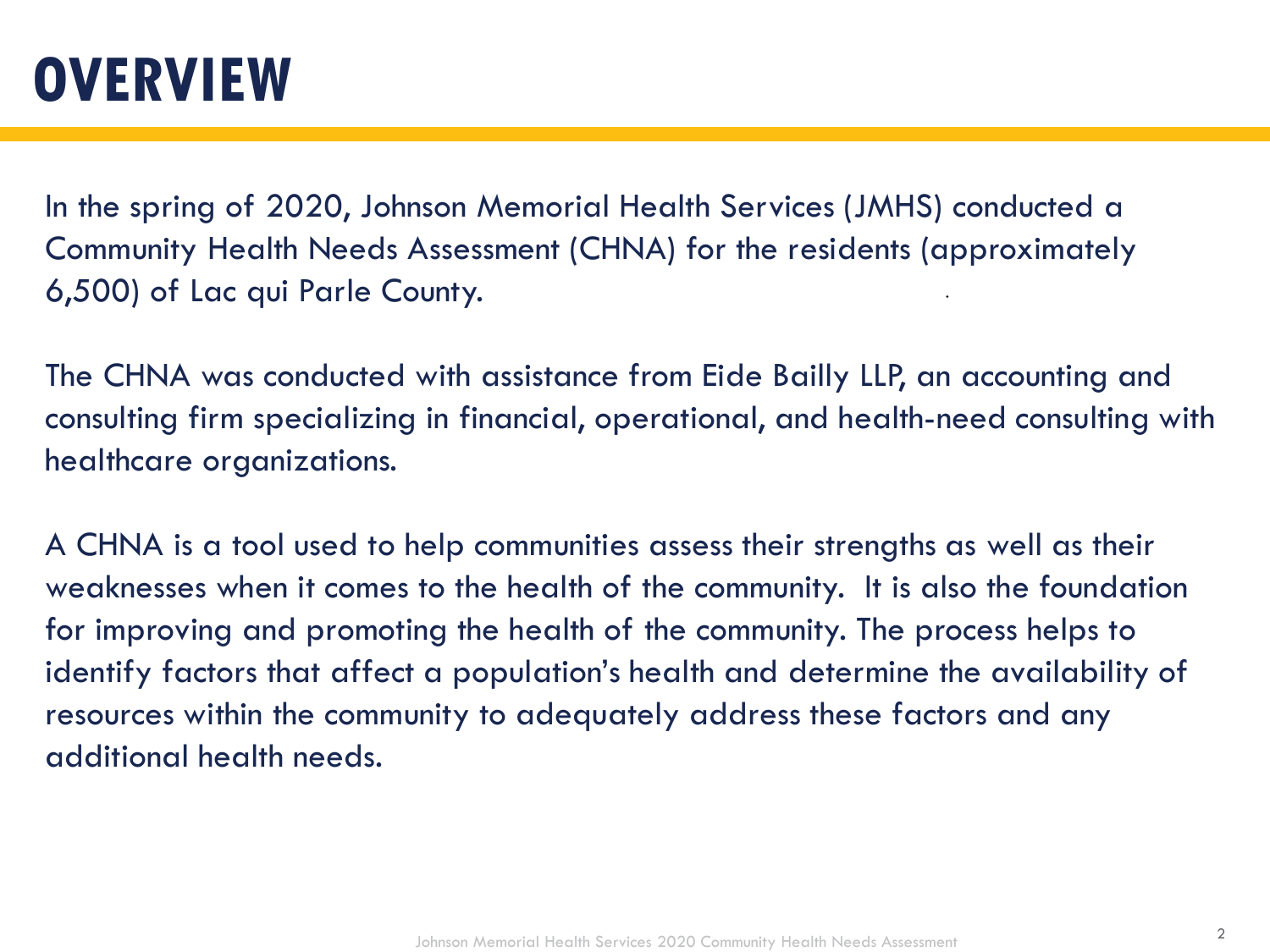### **OVERVIEW**

The CHNA process fulfills the requirements set forth by Internal Revenue Code 501(r)(3), a statute established within the Patient Protection and Affordable Care Act, which requires not-for-profit hospitals to conduct a CHNA every three years. This report includes qualitative and quantitative information from local, state, and federal sources. In addition, input was received from persons that represented a broad range of interests in the community, persons with public health knowledge and expertise, and persons representing medically underserved and vulnerable populations. Input received from the public on the prior CHNA would have been considered in the process, but no feedback was received.

JMHS will create an implementation plan to clarify how it and other community resources will address the needs identified during the CHNA process.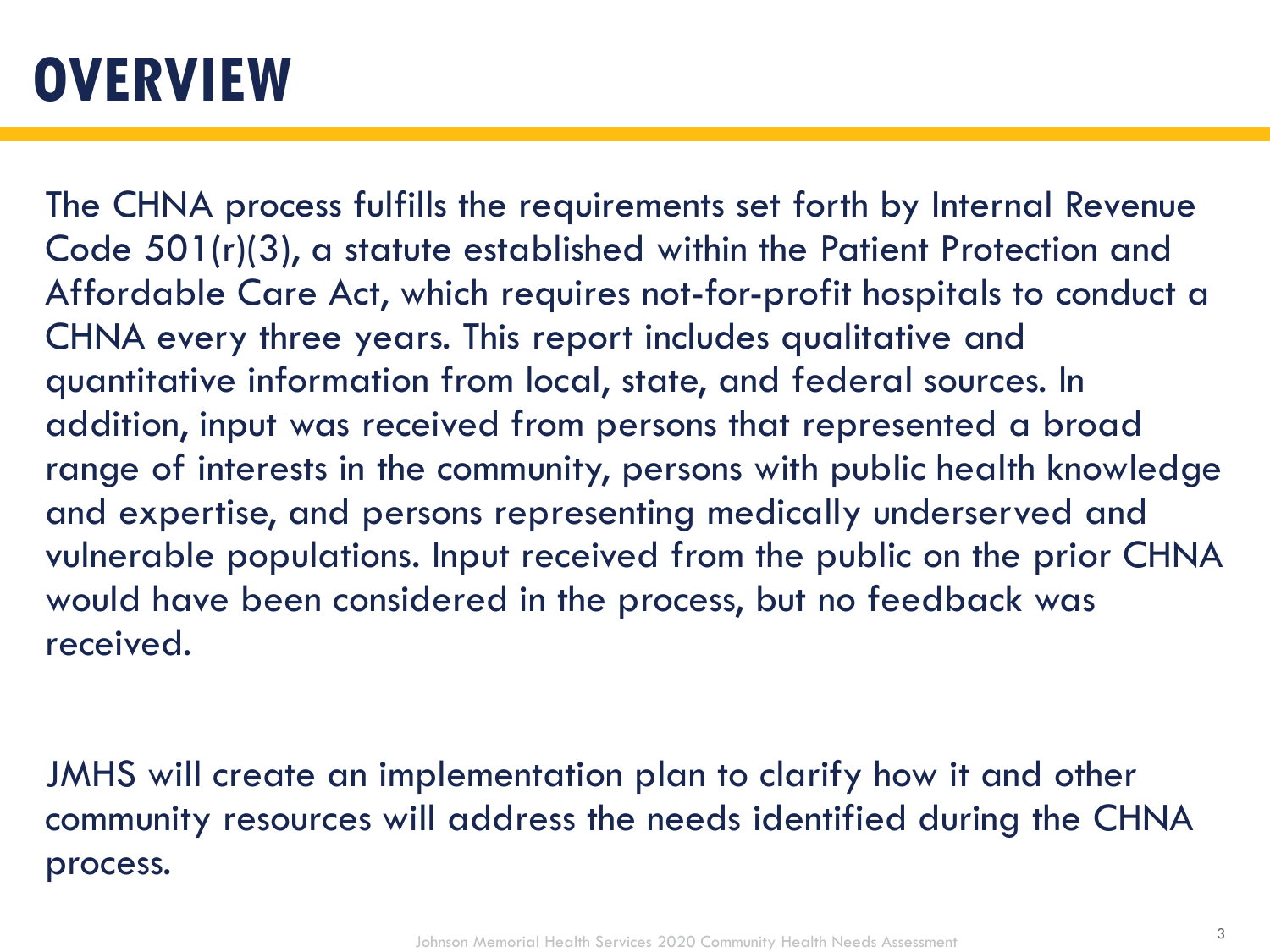JMHS includes a clinic, hospital, care center, assisted living, ambulance service, and Boyd Community Health Center. Services include:

- **Ambulance**
- Assisted Living
- Bariatric Clinic
- Boyd Community Health Center
- Care Center
- Clinic
- Consulting Services
- Chronic Care Management
- Emergency Room
- Hospital
- Hospice
- Laboratory Services
- Outreach Services
- Radiology
- Rehab Services
- Surgical Procedures
- Women's Health

JMHS is a hospital district consisting of the City of Dawson and seven townships: Baxter, Cerro Gordo, Hamlin, Lac qui Parle, Maxwell, Providence, and Riverside.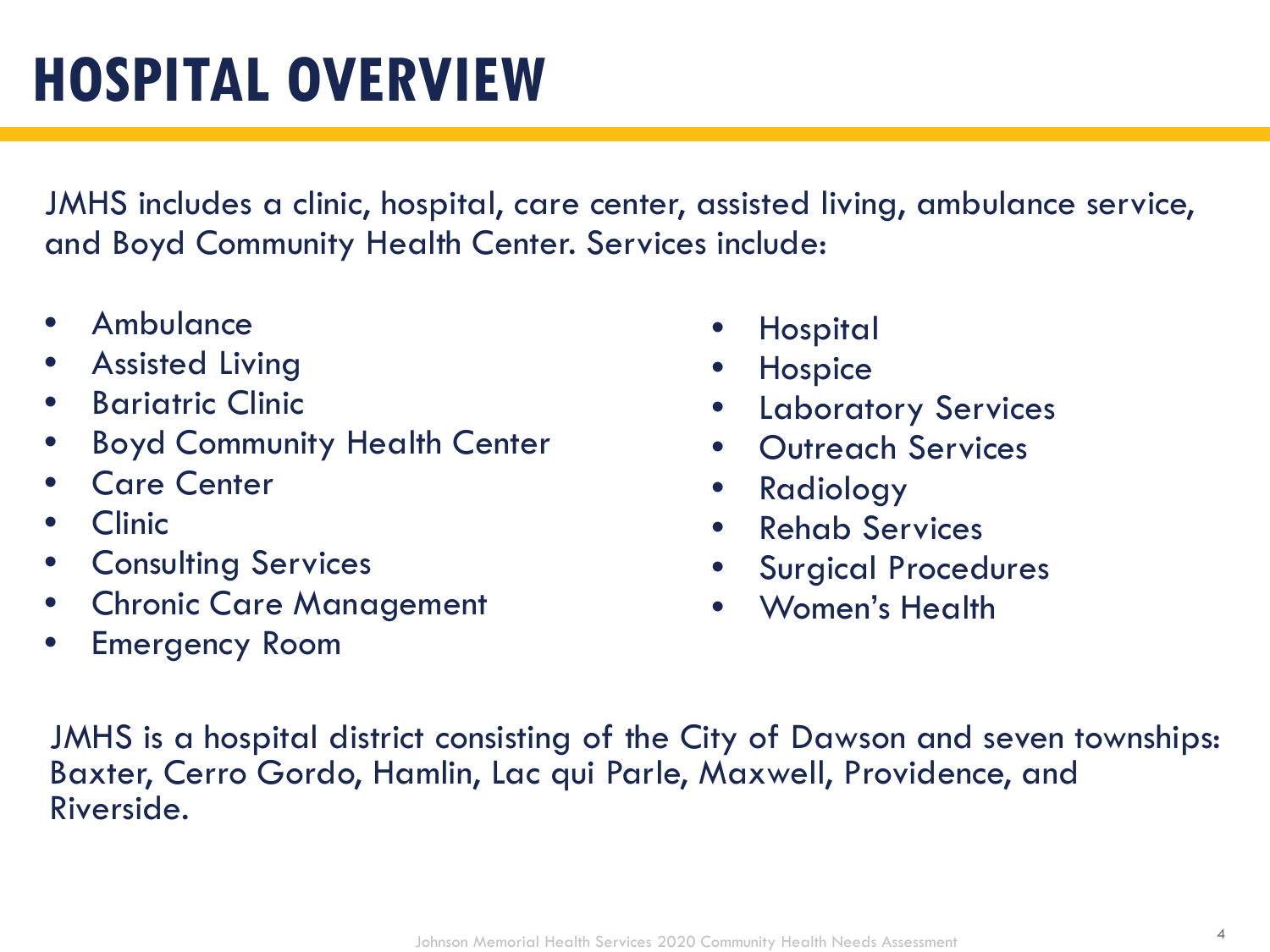### **HOSPITAL OVERVIEW**

### **Mission Statement**

To Deliver Excellence in Health Care to our Local Community and Beyond.

### **Vision Statement**

We Inspire Change and Make a Healthy Difference in People's Lives.

### **Value Statement**

T.E.A.M.

TRUST: We count on and support one another individually and as team members.

EXCELLENCE: We perform at the highest level, always learning and looking for ways to improve.

ACCOUNTABILITY: We accept responsibility for our actions, attitudes, and health.

MUTUAL RESPECT/INTEGRITY: We embrace diversity and treat one another with dignity and empathy. We are principled, honest, and ethical, and we do the right thing for those we serve.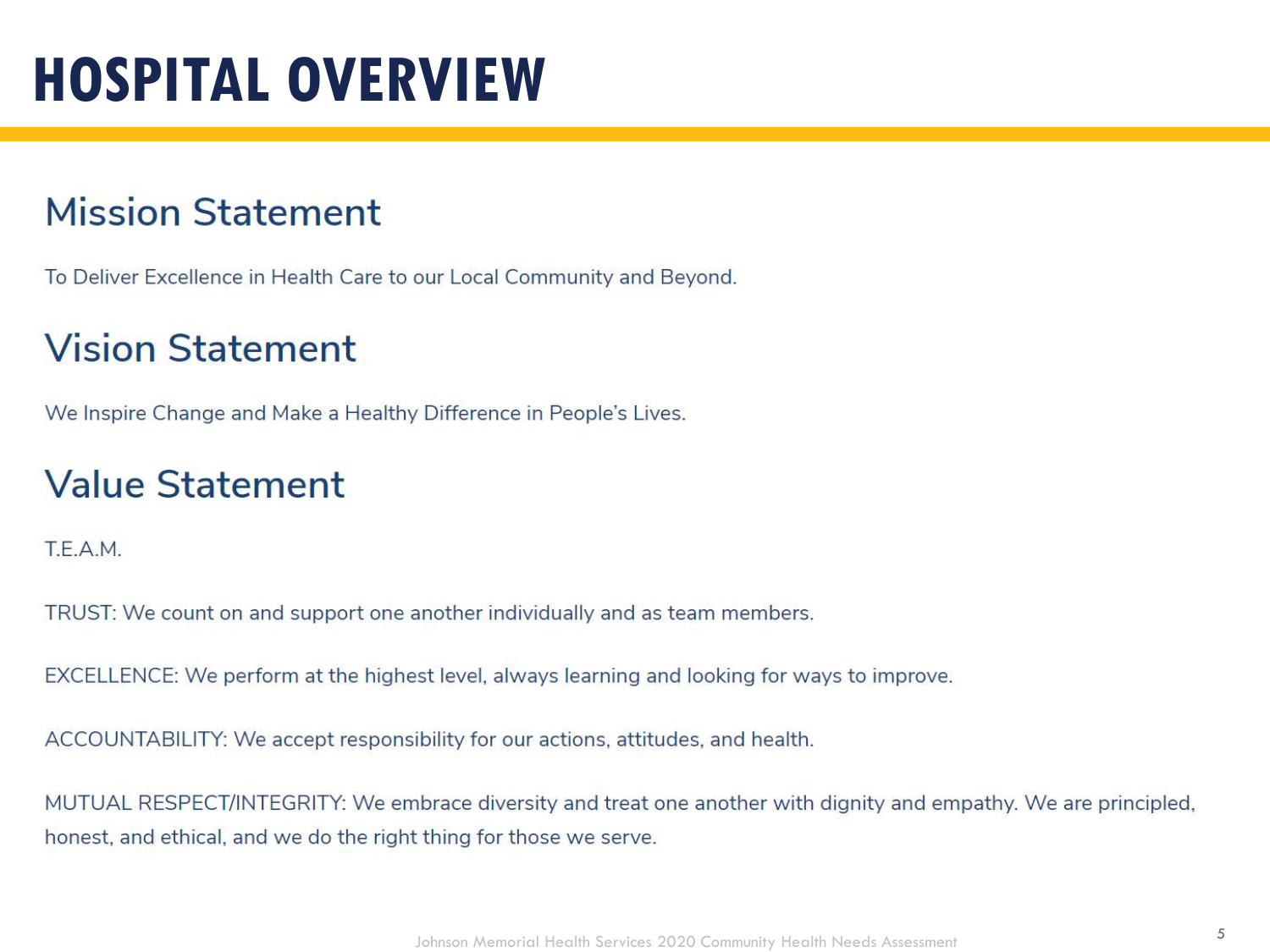Inpatient data from CMS (Hospital Service Area File) was reviewed to understand patient origin (inpatient discharges) for JMHS. The following five zip codes accounted for 87% of inpatient discharges (Medicare) from 2016 to 2018. The boundary for these zip codes closely resembles Lac qui Parle County. For this community health needs assessment, *community* will be defined as Lac qui Parle County.



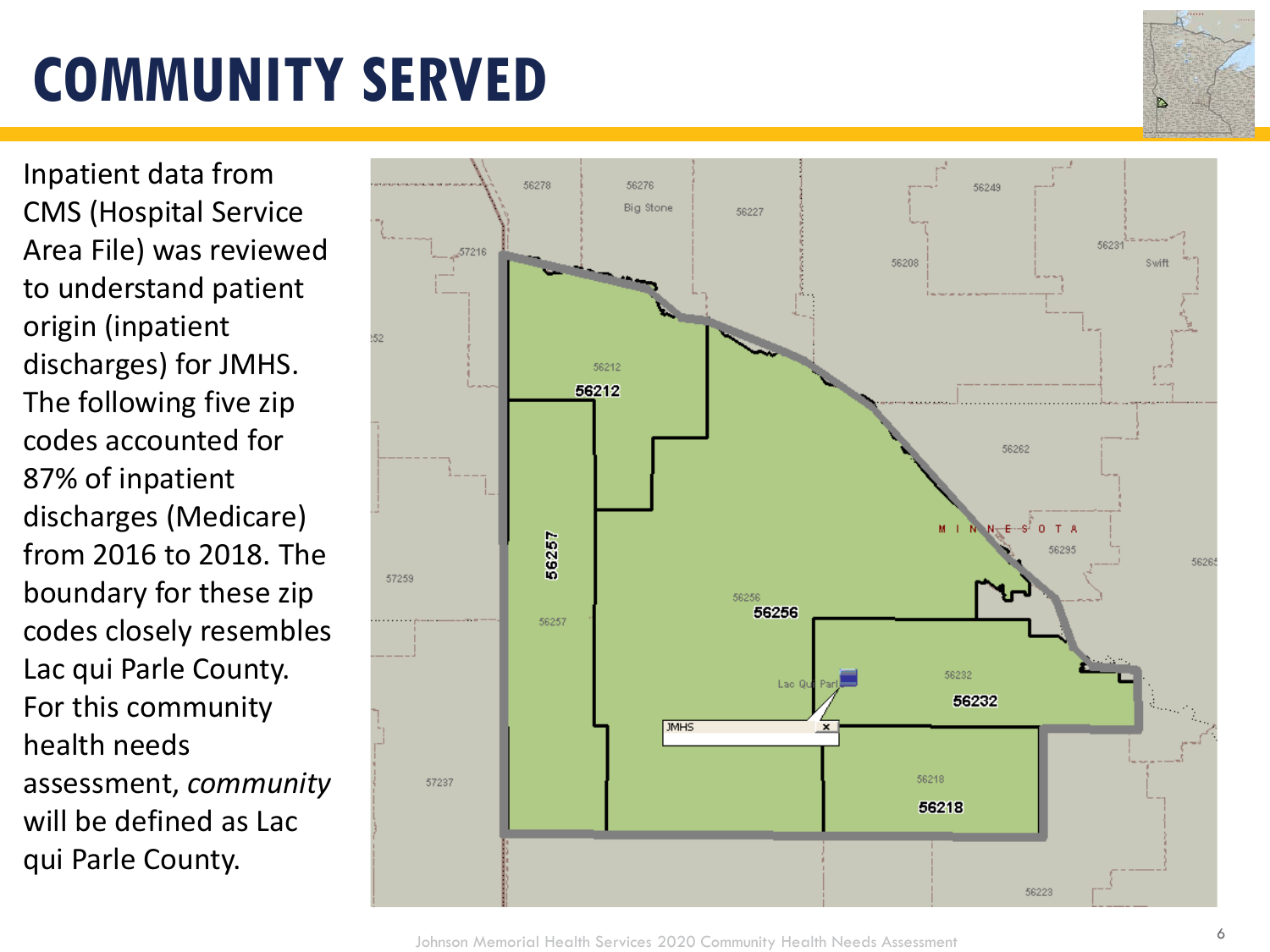|                         | <b>Census</b> | Est.        | Est.          | Proj.       | 5yr change  | 5yr change  |
|-------------------------|---------------|-------------|---------------|-------------|-------------|-------------|
| <b>Total Population</b> | 2010          | 2015        | 2020          | 2025        | 2015 - 2020 | 2020 - 2025 |
| Lac Qui Parle County    | 7,259         | 6,901       | 6,542         | 6,374       | $-5.2%$     | $-2.6%$     |
| Minnesota               | 5,303,925     | 5,487,178   | 5,670,431     | 5,869,093   | 3.3%        | 3.5%        |
| <b>United States</b>    | 308,745,538   | 319,543,916 | 330, 342, 293 | 341,132,738 | 3.4%        | 3.3%        |
|                         | <b>Census</b> | Est.        | Est.          | Proj.       | 5yr change  | 5yr change  |
| 65+ Population          | 2,010         | 2,015       | 2,020         | 2,025       | 2015 - 2020 | 2020 - 2025 |
| Lac Qui Parle County    | 1,726         | 1,780       | 1,833         | 1,947       | 3.0%        | 6.2%        |
| Minnesota               |               |             |               |             | 15.4%       | 17.1%       |
|                         | 683,121       | 807,900     | 932,679       | 1,092,611   |             |             |

*Source: Environics Analytics*

Lac qui Parle County saw a 5.2% population decline in the last five years. Decline is projected to continue but not as steep; 2.6% over the next five years.

Minnesota and the United States have seen 3.3% and 3.4% population growth in the last five years, respectively. Growth is expected to continue in the next five years at 3.5% and 3.3% (Minnesota and United States).

Population trends can indicate the need for more or less health care services in the future. Many rural parts of the U.S. are projected to have declining populations in the next five years.

Lac qui Parle's 65+ population is growing but not at the same rate as for Minnesota or the United States. An aging population can impact need for health services, swing bed utilization, senior living, payer mix, etc.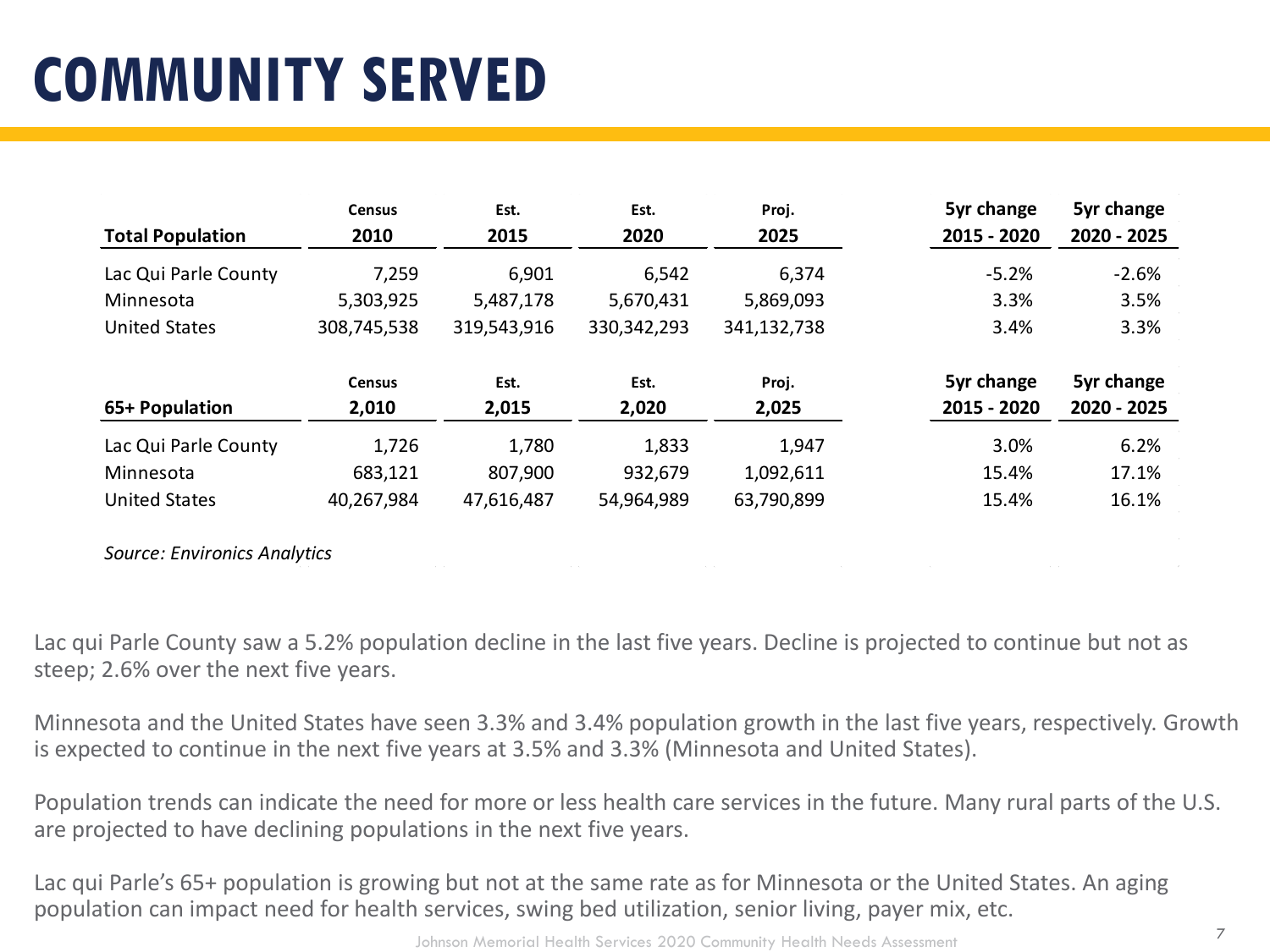The occupational classification for the PSA community is as follows:

- 23.3% hold blue collar occupations
- 56.5% hold white collar occupations
- 20.2% are occupied as service and farmworkers

Health care needs are usually not differentiated by white collar vs. blue collar occupations but rather socioeconomic status.

The civilian employed population age 16 and older in the PSA is employed in the following occupational categories:

| 17.1% Management                            | 4.0% Personal Care                       |
|---------------------------------------------|------------------------------------------|
| 10.4% Office and Administrative Support     | 3.7% Building and Grounds Maintenance    |
| 8.9% Sales & Related Services               | 3.1% Farming, Fishing, Forestry          |
| 7.4% Transportaion and Moving               | 2.9% Business and Finance                |
| 6.9% Health Care Practitioners & Technician | 1.7% Community and Social Services       |
| 6.8% Producation                            | 1.4% Arts, Entertainment, and Sports     |
| 5.1% Construction and Extraction            | 1.2% Computers and Mathematics           |
| 4.9% Education                              | 1.0% Protective Services                 |
| 4.4% Health Care Support                    | 0.6% Architecture and Engineering        |
| 4.1% Maintenance and Repair                 | 0.5% Life, Physical, and Social Sciences |
| 4.0% Food Preparation and Service           | 0.1% Legal Services                      |
|                                             |                                          |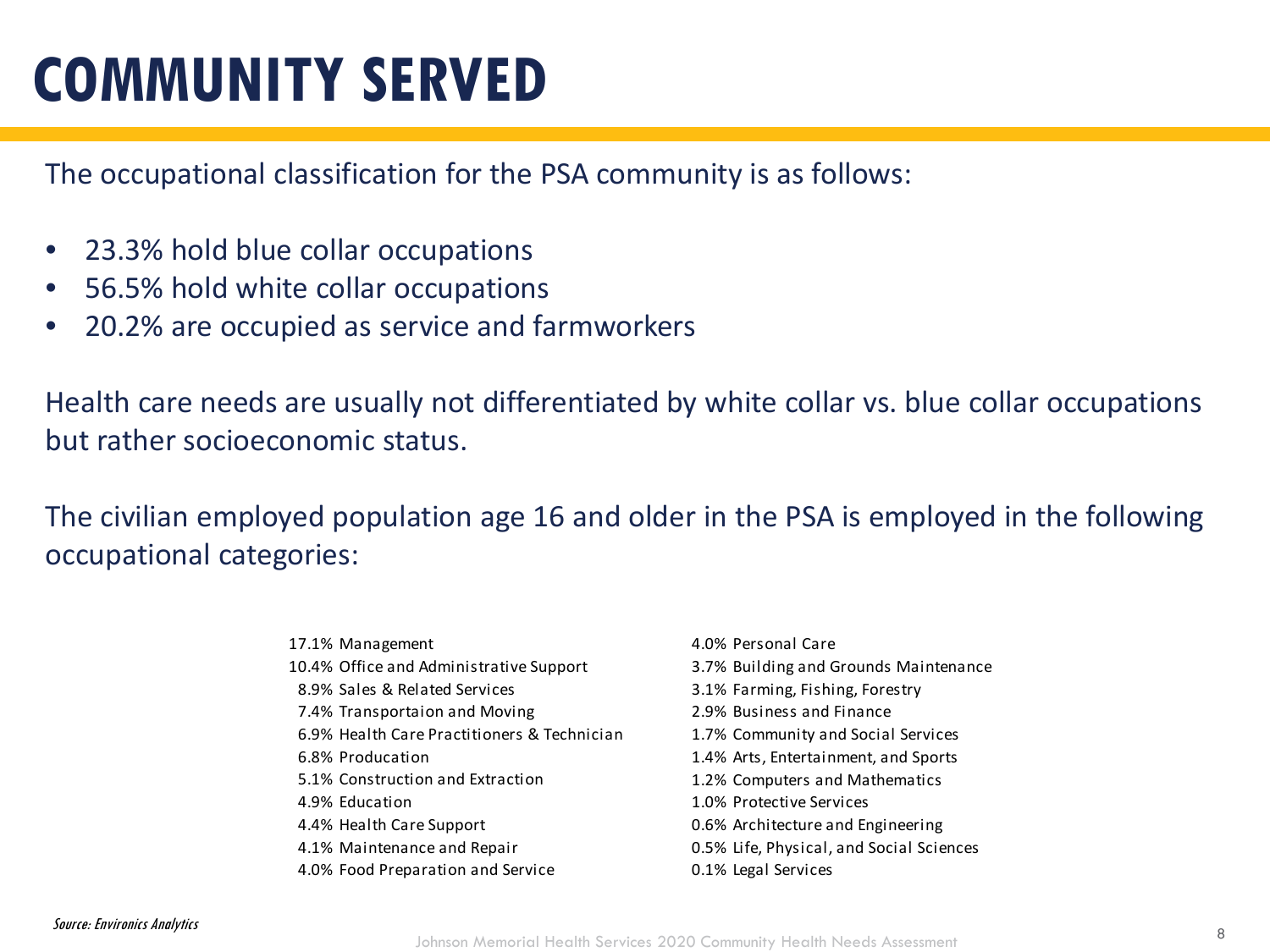Median household income in LQP County is \$51,491. This is projected to decrease 0.2% to \$51,407 in 2025.

LQP County incomes are significantly lower than across Minnesota and the United States. Incomes are projected to decline slightly in LQP County where across Minnesota and the United States they are projected to grow 10.8% in the coming five years.

Income can impact housing, food, child care, stress, alcohol and tobacco use. Income also impacts utilization of preventive care services. This can increase the risk of health problems developing or worsening over time

|                                                                              |        | Lac Qui Parle |                  | State of  |               | <b>United</b> |
|------------------------------------------------------------------------------|--------|---------------|------------------|-----------|---------------|---------------|
| <b>Total Households</b>                                                      | County |               | <b>Minnesota</b> |           | <b>States</b> |               |
| Estimated 2020                                                               |        | 2,902         |                  | 2,264,423 |               | 125,479,002   |
| Projected 2025                                                               |        | 2,844         |                  | 2,354,182 |               | 129,798,868   |
| <b>Median Household Income</b>                                               |        |               |                  |           |               |               |
| <b>Estimated 2020</b>                                                        | \$     | 51,491        | \$               | 74,437    | \$            | 65,228        |
| Projected 2025                                                               | \$     | 51,407        | \$               | 82,474    | \$            | 72,245        |
| Projected Median Household Income Growth 2020 - 2025<br>Lac Qui Parle County |        | $-0.2%$       |                  |           |               |               |
| <b>State of Minnesota</b>                                                    |        | 10.8%         |                  |           |               |               |
|                                                                              |        |               |                  |           |               |               |
| <b>United States</b>                                                         |        | 10.8%         |                  |           |               |               |

*Cunningham, Peter J. "Why Even Healthy Low-Income People Have Greater Health Risks Than Higher-Income People" To The Point, The Commonwealth Fund, Sept 27, 2018, https://www.commonwealthfund.org/blog/2018/healthy-low-income-people-greater-health-risks*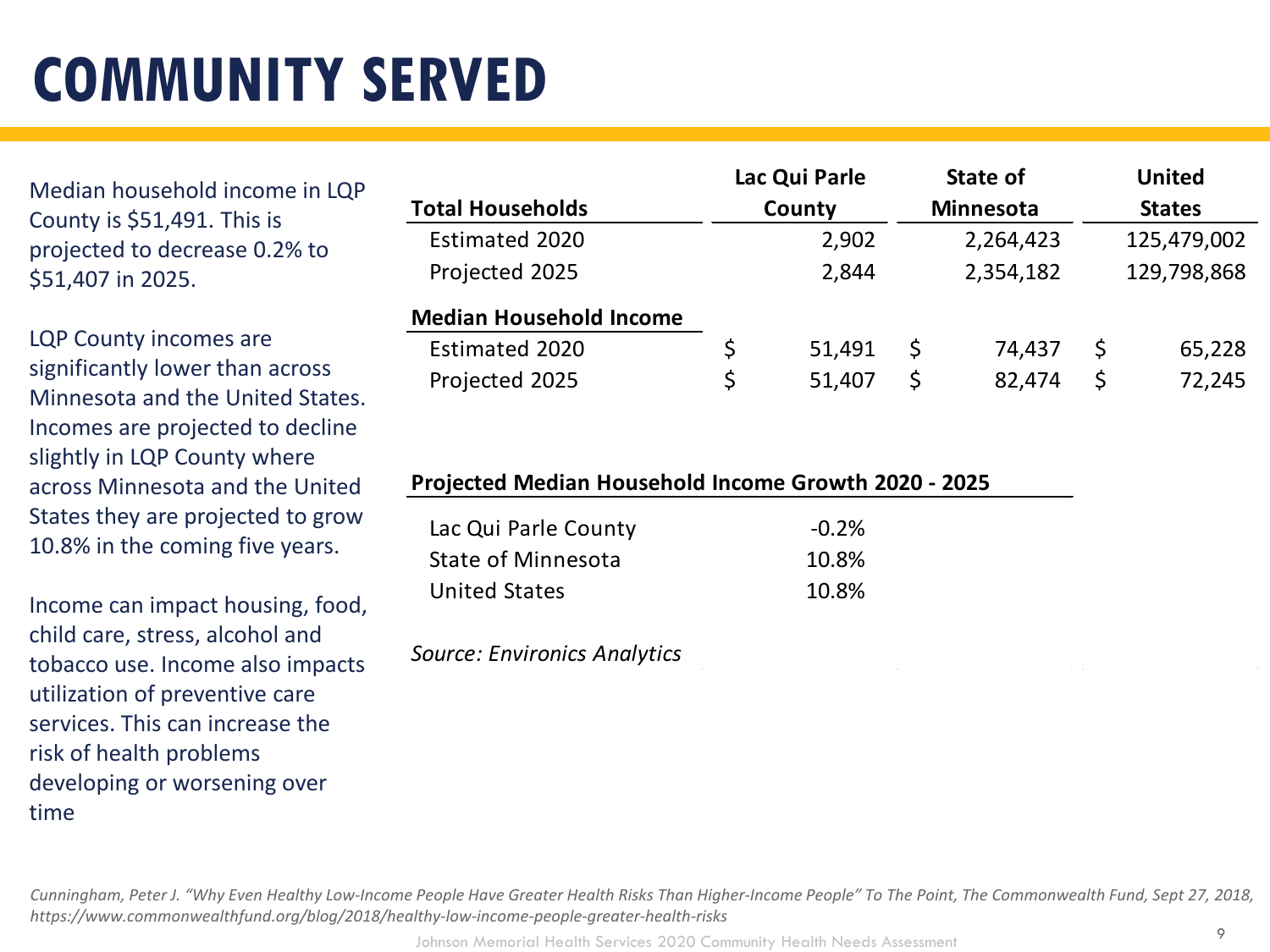The LQP County individual poverty level is below those of Minnesota and the United States.

The family poverty level in LQP County is slightly higher than for Minnesota but well below the 10.5% for the United States.

|                           | Percentage<br>of Individuals<br>below | Percentage<br>of Families<br>below |  |
|---------------------------|---------------------------------------|------------------------------------|--|
|                           | <b>Poverty Rate</b>                   | <b>Poverty Rate</b>                |  |
| Lac Qui Parle County      | 9.3%                                  | 6.7%                               |  |
| <b>State of Minnesota</b> | 10.5%                                 | 6.6%                               |  |
| <b>United States</b>      | 14.6%                                 | 10.5%                              |  |

*Source: US Census Bureau American FactFinder*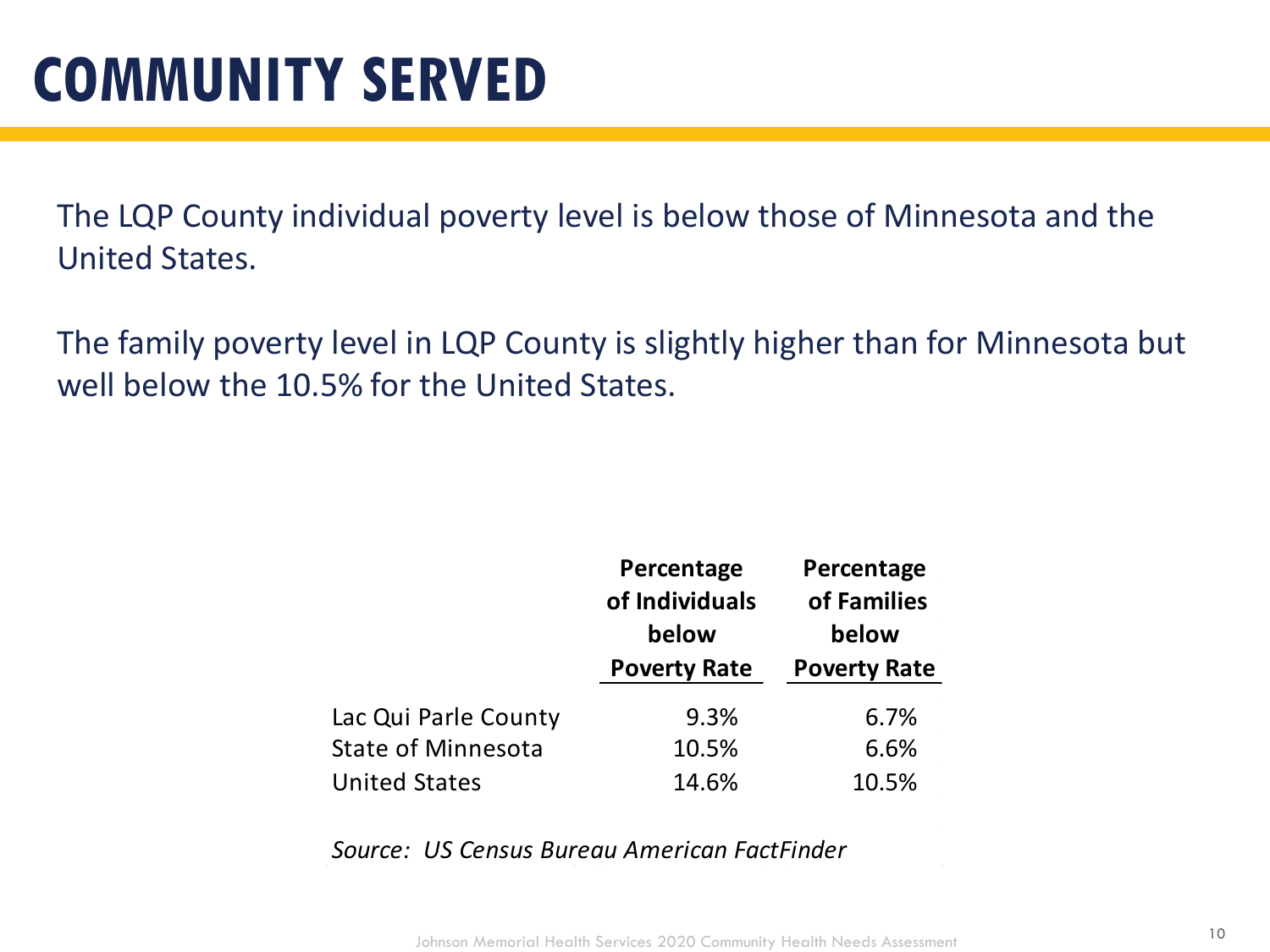Unemployment in LQP County has been slightly higher than in the State of Minnesota with the exception of 2017 when the levels were equal.

Unemployment in the U.S. has been higher than both LQP County and the State of Minnesota until 2019 when its level dropped to 3.7%, slightly lower than in LQP County.

| Unemployment         | 2015 | 2016 | 2017 | 2018 | 2019 |  |
|----------------------|------|------|------|------|------|--|
| Lac Qui Parle County | 4.1% | 4.3% | 3.4% | 3.6% | 3.9% |  |
| State of Minnesota   | 3.7% | 3.9% | 3.4% | 2.9% | 3.3% |  |
| <b>United States</b> | 5.3% | 4.9% | 4.4% | 3.9% | 3.7% |  |

*Source: Bureau of Labor Statistics - all rates are not seasonally adjusted*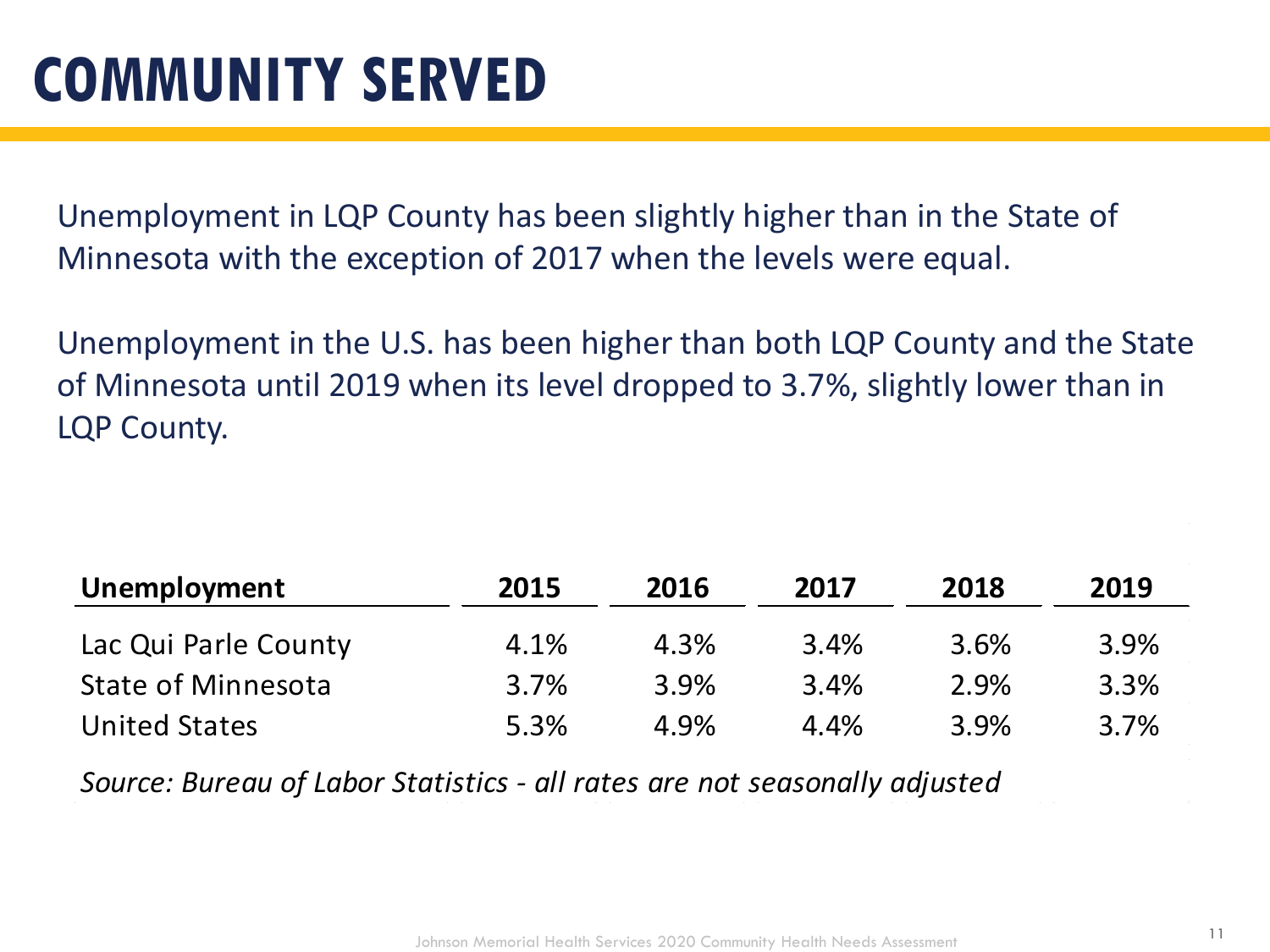### **HEALTH DATA**

To examine health areas of strength and health areas to explore, *County Health Rankings* is utilized. The County Health Rankings & Roadmaps program is a collaboration between the Robert Wood Johnson Foundation and the University of Wisconsin Population Health Institute. Counties are ranked against their state peers based on health outcomes and health factors. Subcategories are as follows:

#### Health Outcomes

- Length of life
- Quality of life

#### Health Factors

- Health behaviors
- Clinical care
- Social and economic factors
- Physical environment

The report provides information by county on "Areas of Strength" and "Areas to Explore", as determined by the County Health Rankings. This can be helpful in setting a direction for the community health needs assessment.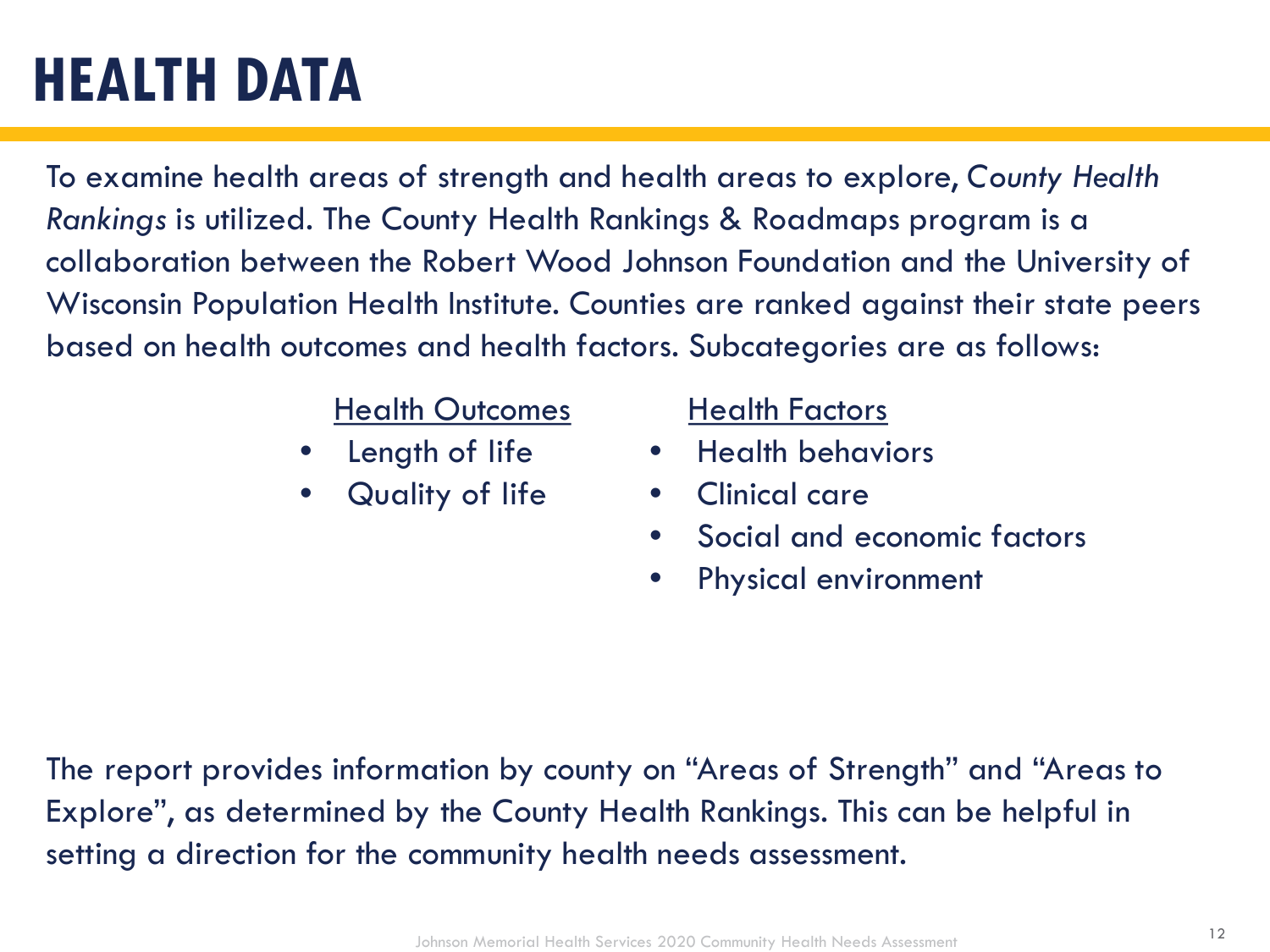### **COUNTY HEALTH RANKINGS**

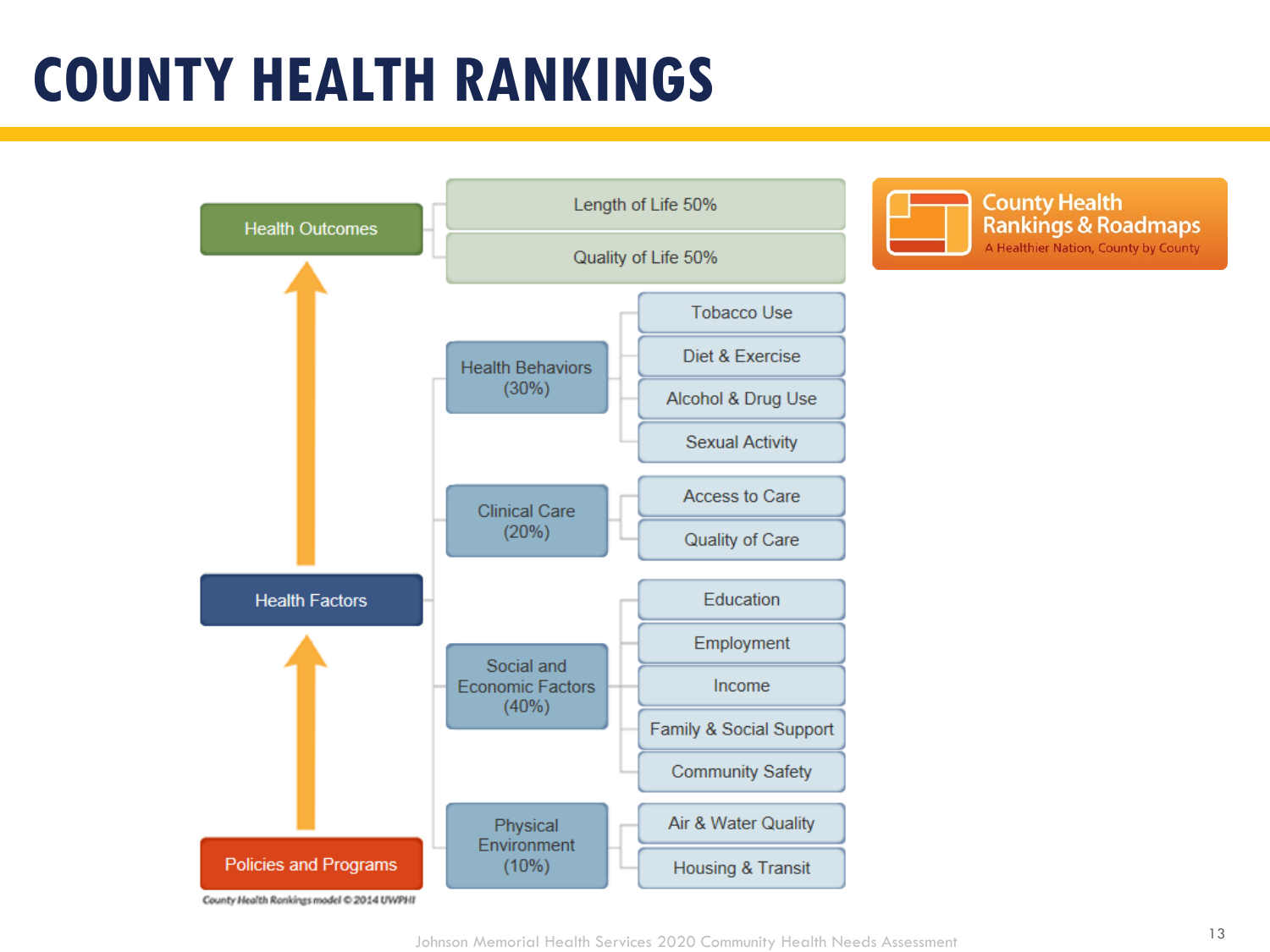## **COUNTY HEALTH RANKINGS - HEALTH OUTCOMES**

The following provides overall health outcomes rankings by county for the State of Minnesota for 2019 (lower the better):

Lac qui Parle County: 8 of 87



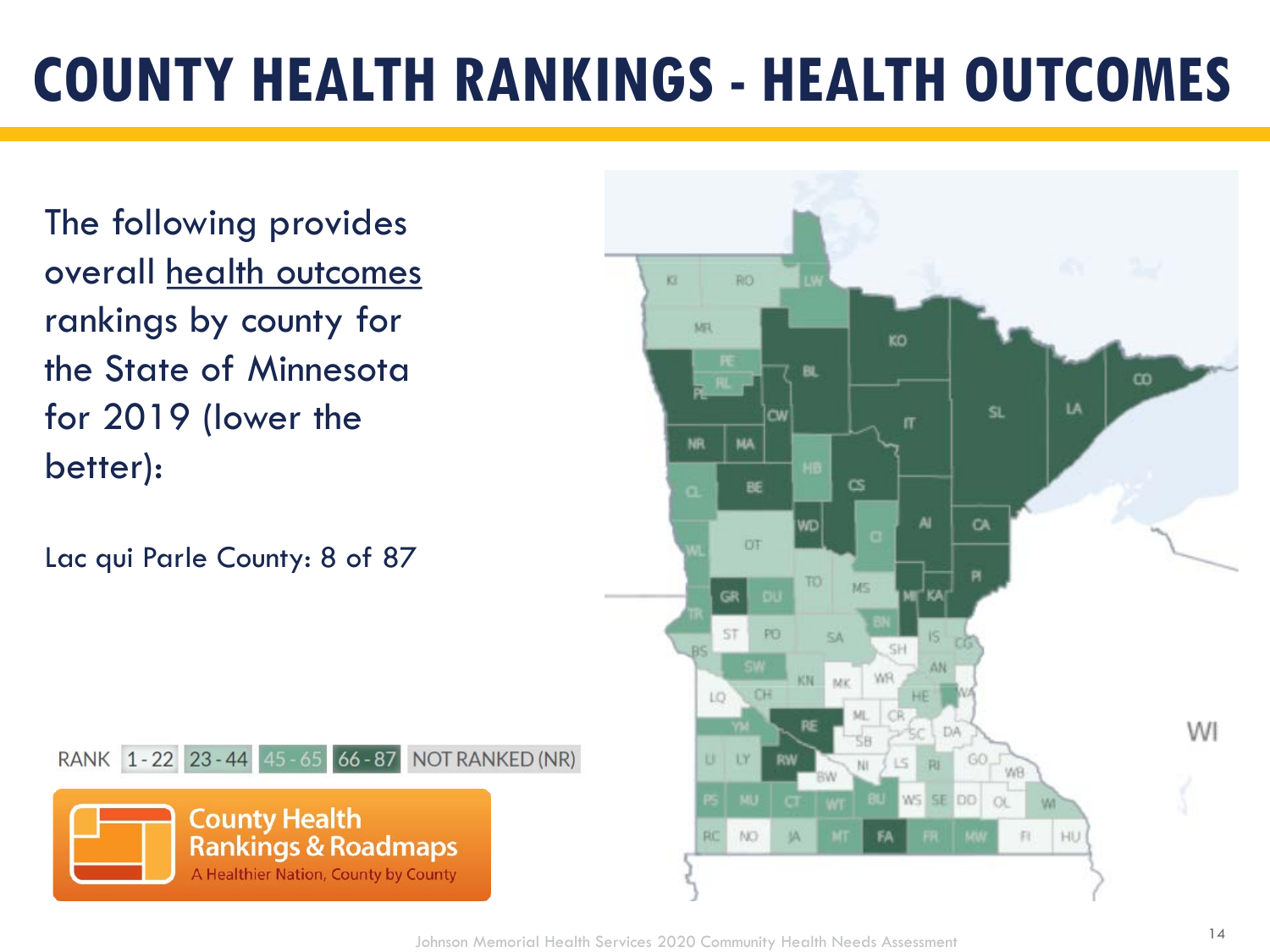## **COUNTY HEALTH RANKINGS - HEALTH FACTORS**

The following provides overall health factors rankings by county for the State of Minnesota for 2019 (lower the better):

Lac qui Parle County: 25 of 87

**K3** MR KO BL. CD<sup>2</sup>  $RL$ LA п MA HB  $\mathbf{c}$ BE  $\alpha$ Al CA ИD OT **JULI** 10 NS **DU** GR ST. PO **KA** KN MK 1D YM WI DA U. LY. GO Rt NI WB MU SE DD MT NO<sub>1</sub> HU

RANK 1-22 23-44 45-65 66-87 NOT RANKED (NR)

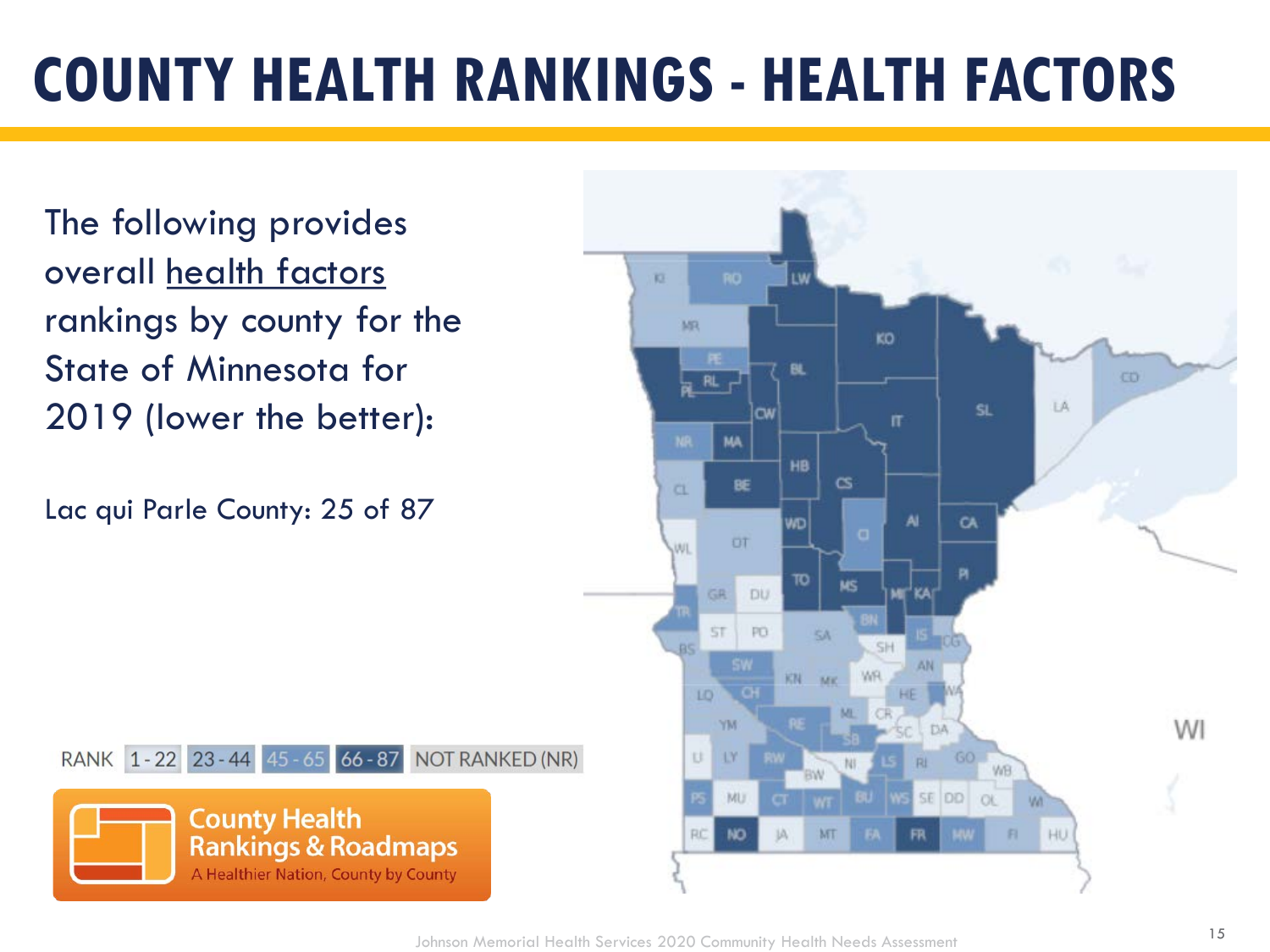## **HEALTH DATA RESULTS – LAC QUI PARLE COUNTY**

Explanation for *areas of strength* and *areas to explore: We use a variety of techniques to identify the health factors for your county that seem to have the greatest potential opportunity for improvement, or assets your community may want to build on while also accounting for the relative influence of each measure on health outcomes. We identify measures where there are meaningful differences between your county's values and either your state average, the national average, or the state average in the best state.* 

| <b>Areas to Explore:</b>         | Area of strength:                  |  |  |  |
|----------------------------------|------------------------------------|--|--|--|
| Adult smoking                    | Sexually transmitted infections    |  |  |  |
| Adult obesity                    | Teen births                        |  |  |  |
| Physical inactivity              | Uninsured                          |  |  |  |
| Access to exercise opportunities | Primary care physicians            |  |  |  |
| Excessive drinking               | Mammography screening              |  |  |  |
| Alcohol-impaired driving deaths  | High school graduation             |  |  |  |
| Mental health providers          | Some college                       |  |  |  |
| Preventable hospital stays       | Children in poverty                |  |  |  |
| Flu vaccinations                 | Social associations                |  |  |  |
|                                  | Air pollution - particulate matter |  |  |  |
|                                  | Severe housing problems            |  |  |  |

<sup>16</sup> *Source: County Health Rankings, University of Wisconsin Population Health Institute*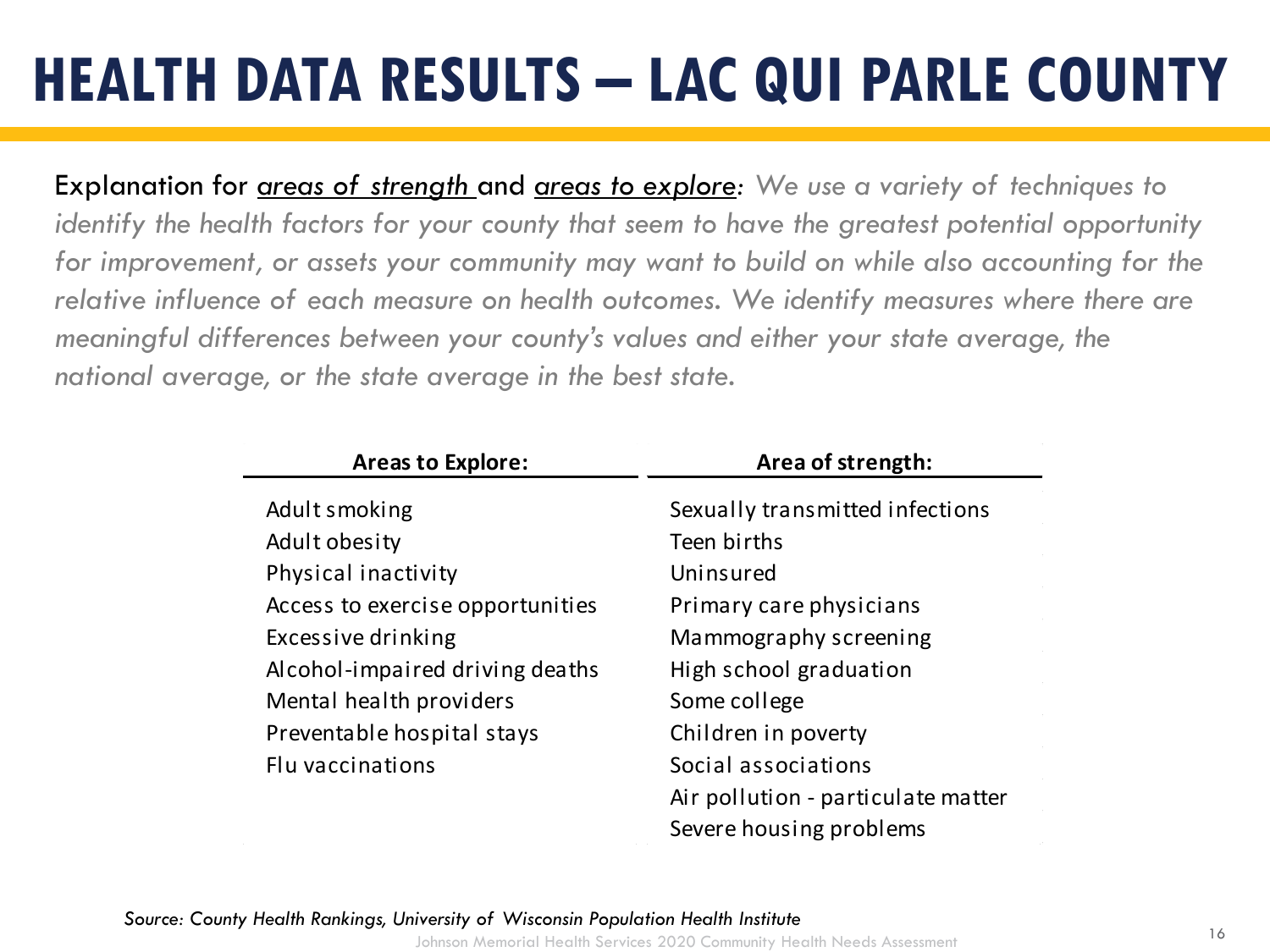### **HEALTH DATA RESULTS**

The County Health Rankings also provides rankings for each of six categories for each county relative to its state peers. The table below shows Lac qui Parle County's rank in each of the six categories plus overall rankings. The best score (rank) is one, so the lower the number, the better.

| County ranking (of 87 Minnesota counties) |                      |  |  |  |
|-------------------------------------------|----------------------|--|--|--|
| Category                                  | Lac Qui Parle County |  |  |  |
| Length of life                            | 12                   |  |  |  |
| Quality of life                           | 6                    |  |  |  |
| <b>Health behaviors</b>                   | 24                   |  |  |  |
| Clinical care                             | 64                   |  |  |  |
| Social & economic factors                 | 21                   |  |  |  |
| Physical environment                      | 3                    |  |  |  |
|                                           |                      |  |  |  |
| Overall rank: health outcomes             | 8                    |  |  |  |
| Overall rank: health factors              | 25                   |  |  |  |

*Source: County Health Rankings, University of Wisconsin Population Health Institute*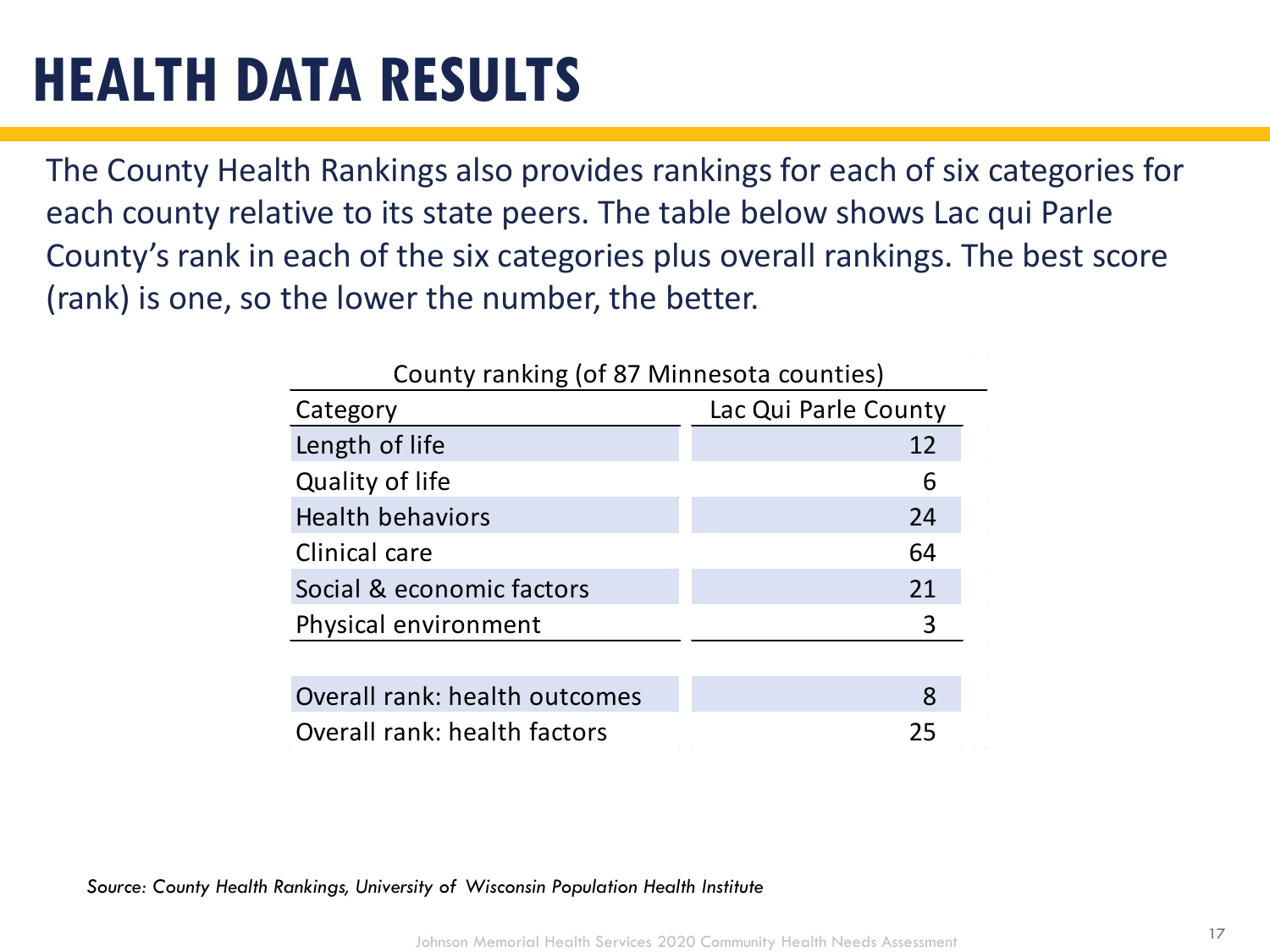### **FROM COUNTY HEALTH RANKINGS**

|                            | Lac qui<br>Parle<br>County | Trend<br>$\bf \Theta$ | Error<br>Margin | Top U.S.<br>Performers<br>$\mathbf 0$ | Minnesota | Rank (of 87)<br>A                                      |
|----------------------------|----------------------------|-----------------------|-----------------|---------------------------------------|-----------|--------------------------------------------------------|
| <b>Clinical Care</b>       |                            |                       |                 |                                       |           | 64                                                     |
| <b>Uninsured</b>           | 6%                         |                       | $5 - 6%$        | 6%                                    | 5%        |                                                        |
| Primary care physicians    | 960:1                      | $\sim$                |                 | 1,050:1                               | 1,120:1   |                                                        |
| <b>Dentists</b>            | 2,230:1                    | $\sim$                |                 | 1,260:1                               | 1,410:1   |                                                        |
| Mental health providers    | 6,690:1                    |                       |                 | 310:1                                 | 430:1     |                                                        |
| Preventable hospital stays | 6,893                      | $\sim$                |                 | 2,765                                 | 5,703     |                                                        |
| Mammography screening      | 51%                        | $\sim$                |                 | 49%                                   | 46%       |                                                        |
| Flu vaccinations           | 22%                        | $\sim$                |                 | 52%                                   | 49%       | *no trend<br>data<br>available<br>for mental<br>health |
|                            |                            |                       |                 |                                       |           | providers                                              |

#### Show areas to explore and Show areas of strength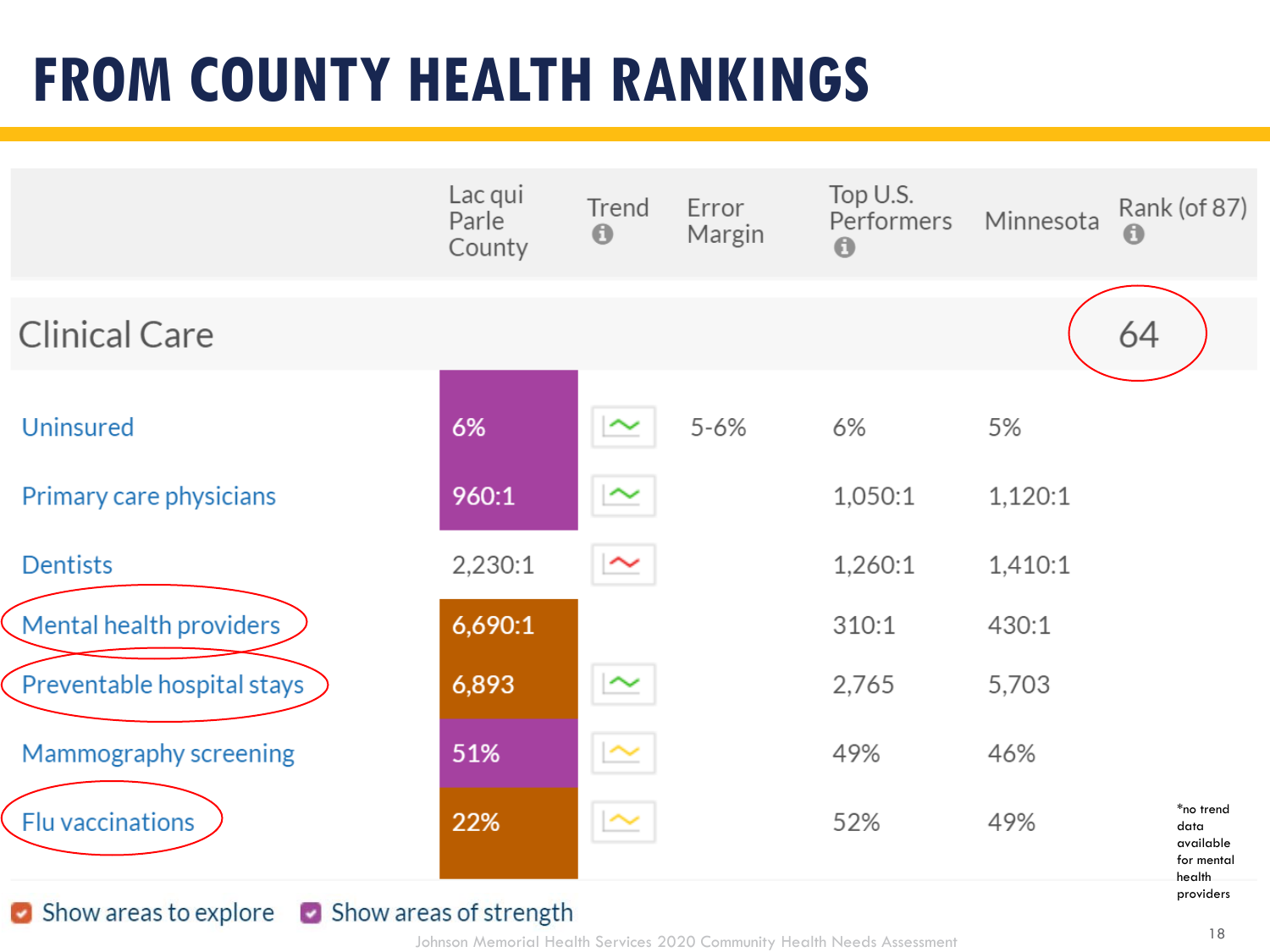### **FROM COUNTY HEALTH RANKINGS**



19

\*no trend data available for mental health providers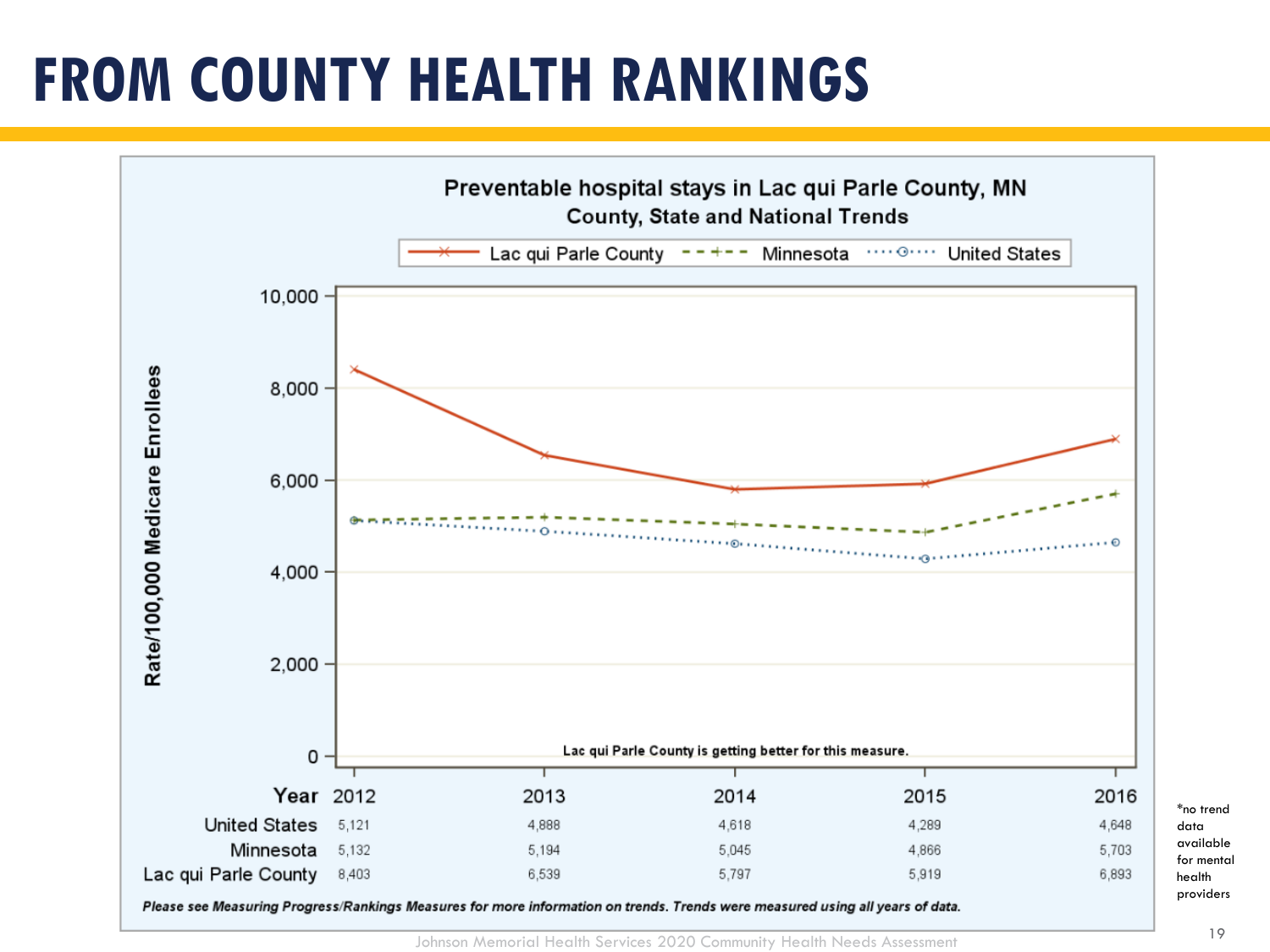### **FROM COUNTY HEALTH RANKINGS**



\*no trend data available for mental health providers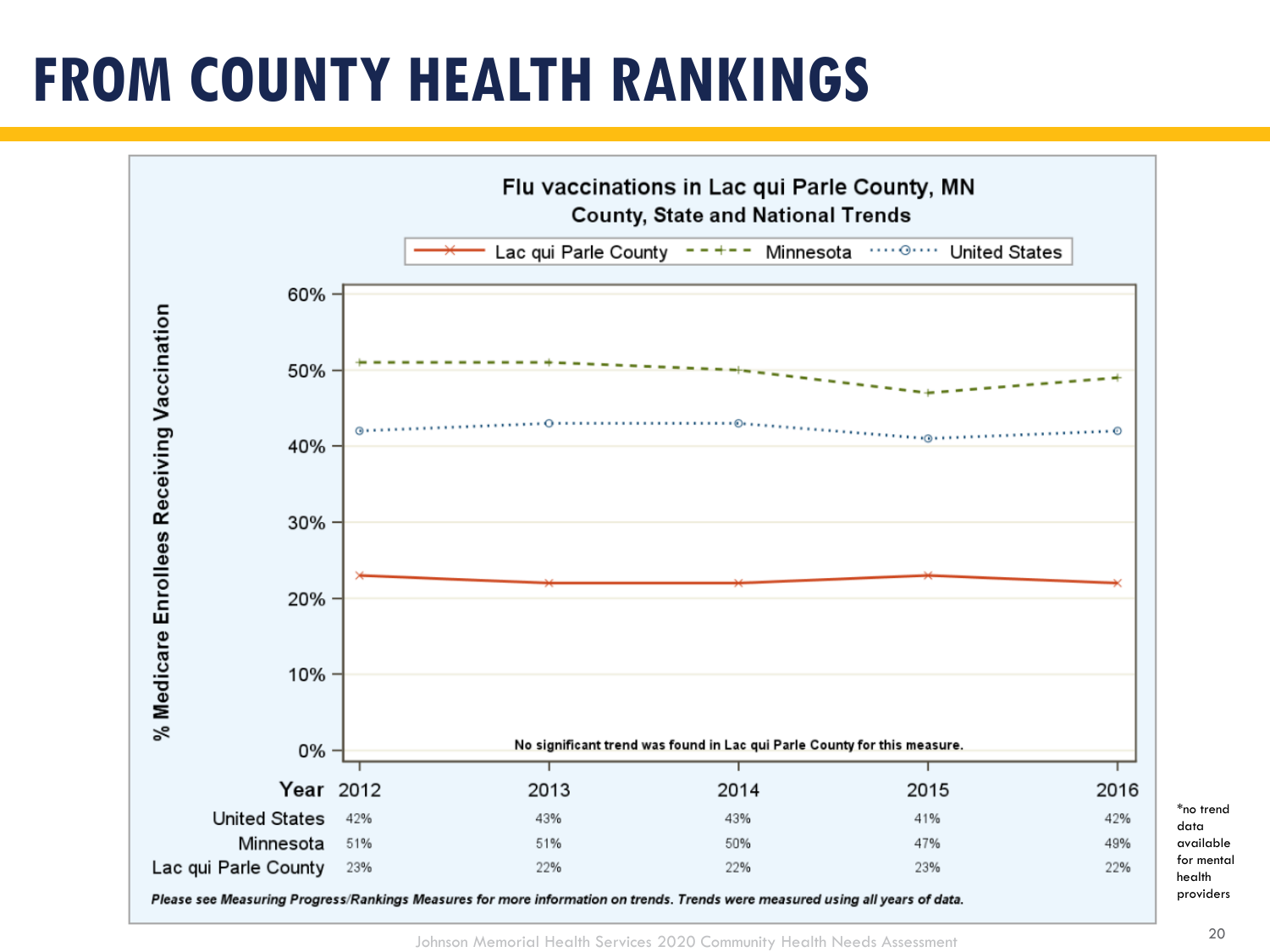### **CONDUCTING THE ASSESSMENT – FOCUS GROUP**

To ensure input from persons with broad knowledge of the community, a focus group meeting was held on January 13, 2020. Invitations were sent to individuals representing various community, business, and educational organizations. Representatives from local health care providers and the community health departments were included to bring additional professional perspectives. For invitees unable to attend the focus group sessions, input was gathered via the community survey.

The individuals identified to participate in the process have direct access to individuals across all subsections of the community and therefore can address needs that may impact those populations that are medically underserved or most in need.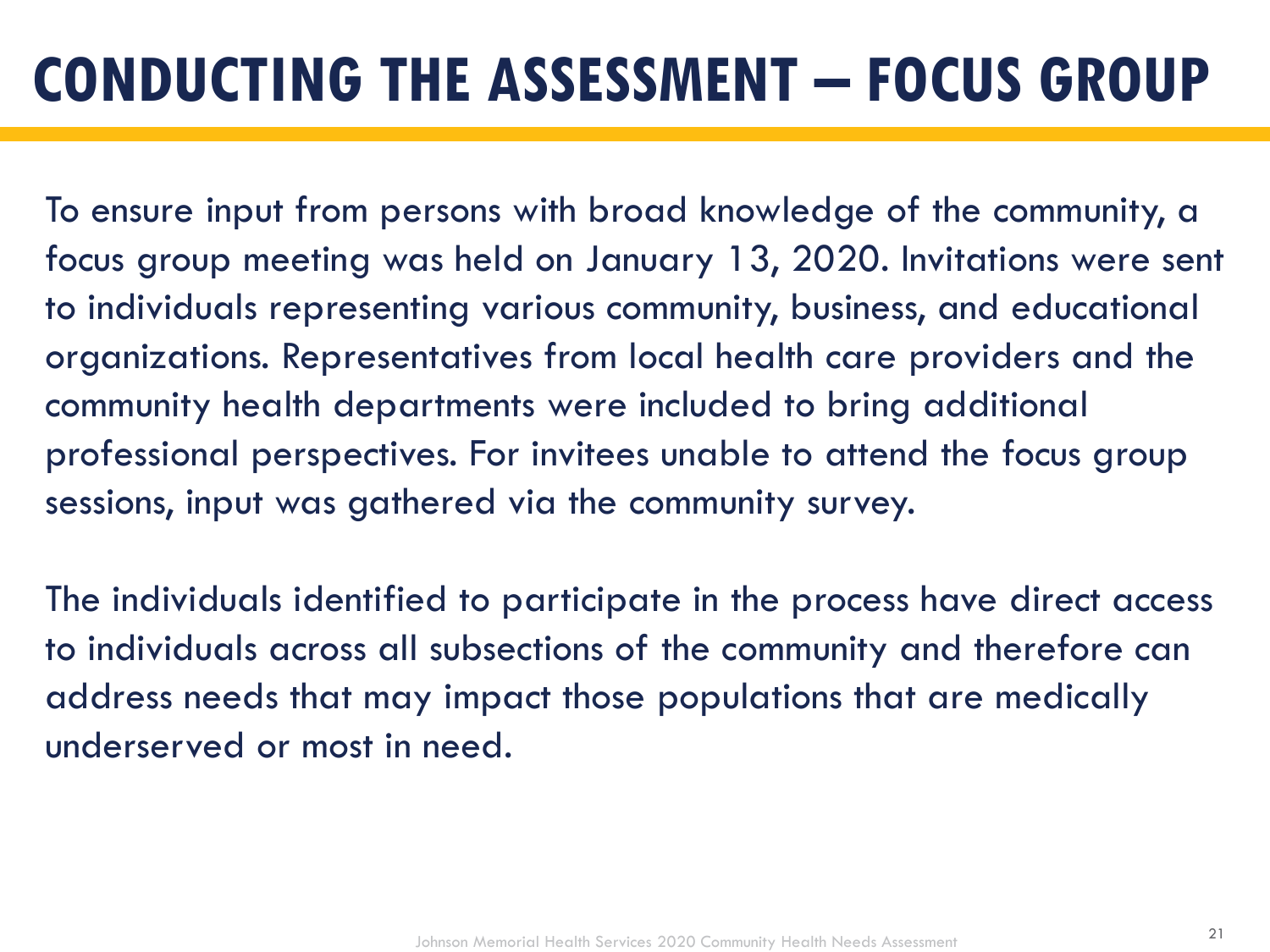### **CONDUCTING THE ASSESSMENT – FOCUS GROUPS**

#### **COMMUNITY REPRESENTATION**

**Focus group January 13, 2020**

Countryside Public Health City of Dawson Dawson-Boyd Public Schools Dawson Senior Citizen Center Dawson Police LqP Family Services JMHS Board JMHS Staff Boyd City Council Economic Development Authority Johnson Memorial Foundation LqP County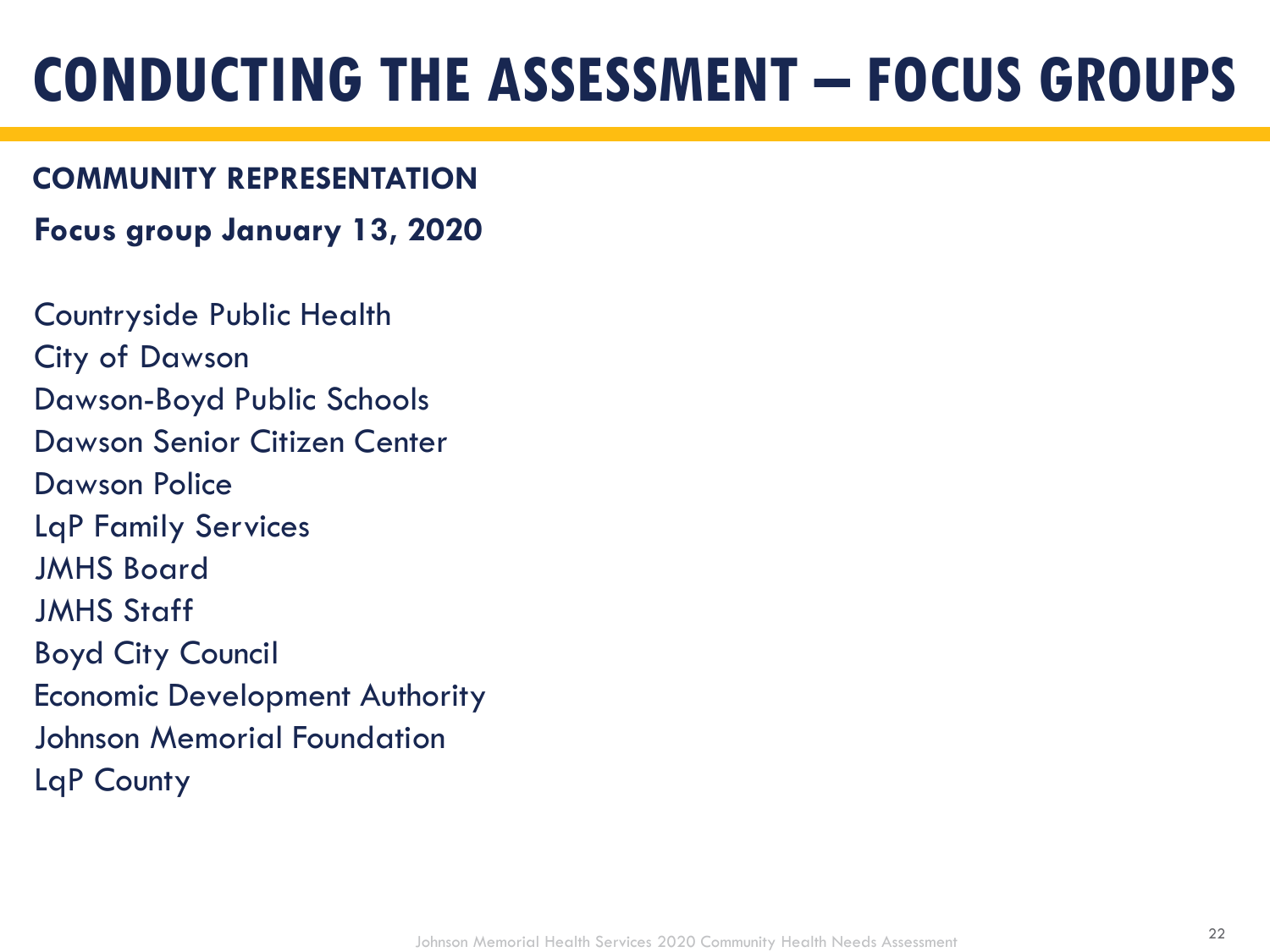### **FOCUS GROUP QUESTIONS**

1. What do you like best about this community?

Innovative and strong community partnerships No commute, less congestion, slow pace of life Good schools, health care, quality of life, and sense of community Family ties Arts association Strong leadership

2. What are your biggest concerns living in this community?

Workforce recruiting and retention Starting pay Limited housing and limited affordable housing Limited daycare Hard to find people to participate in local organizations High proportion of Medicare/Medicaid CAH reimbursement status might not be forever Infrastructure needs, concerns with lower incomes, streets, schools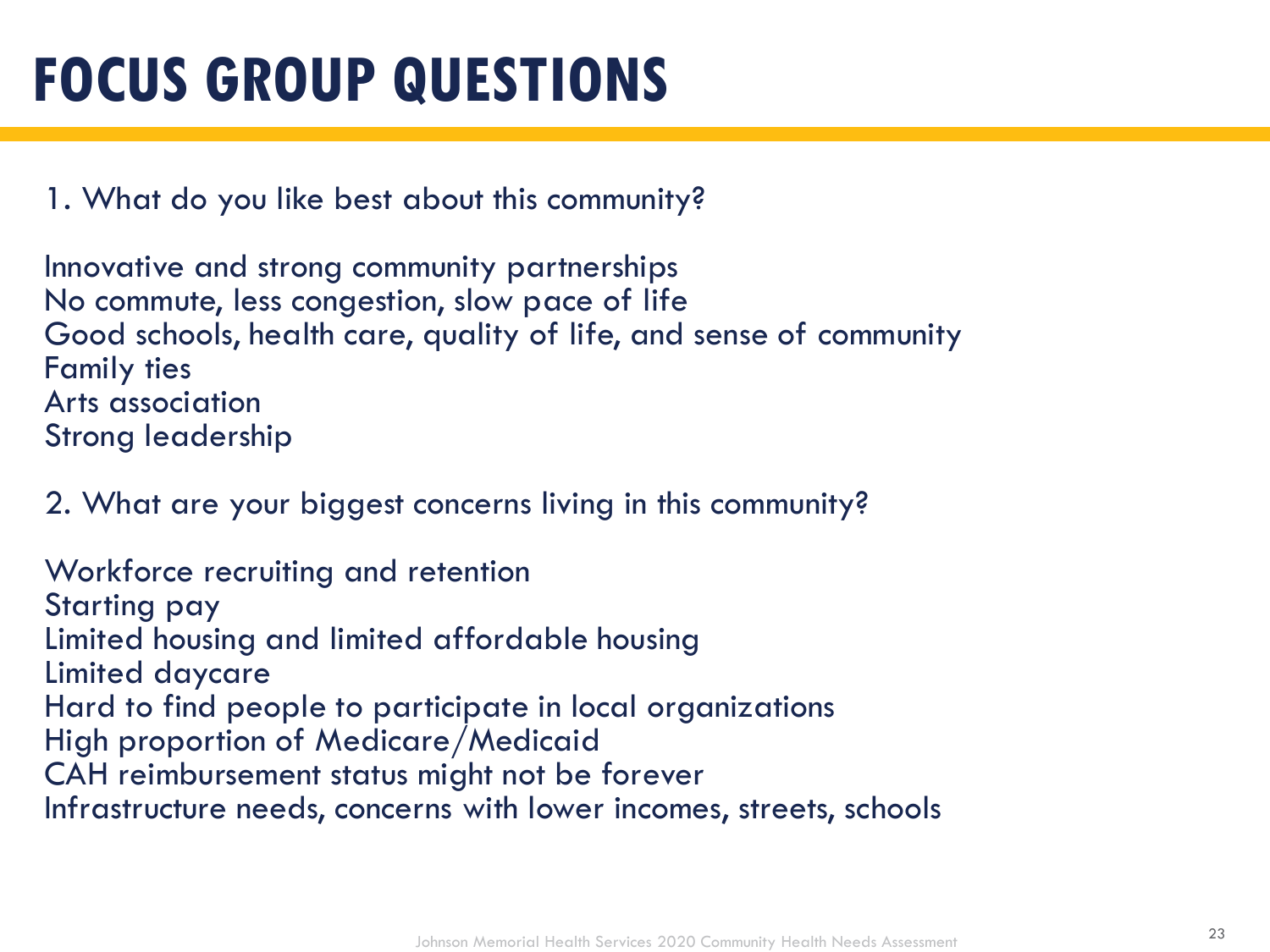3. What issues are facing the medically underserved / low income in this community?

After hours / weekend public transit Limited transportation for out-of-town services Seniors, limited transportation, reluctant to ask Health insurance affordability (copays & deductible) In schools: difficult to manage significant health needs Lack of insurance Can't miss work Workforce limitations affect wait list

Home health

**PCA** 

Direct care positions not filled

Home heath business challenges

Parenting skill and life skills deficit / people struggling with parenting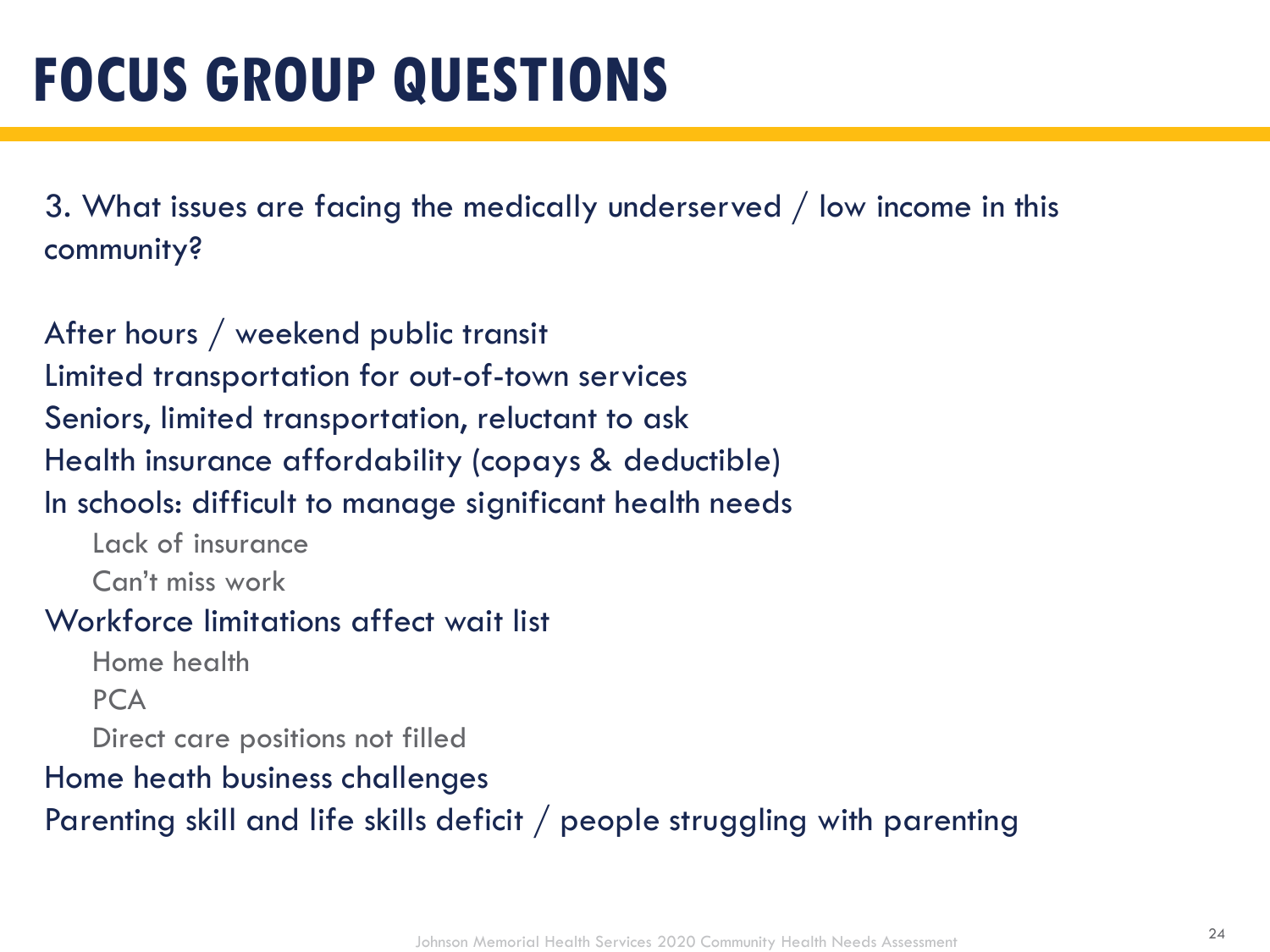### **FOCUS GROUP QUESTIONS**

4. What is your vision for a healthy community?

Healthy families Kids doing well in school Healthy kids Strong mental health and access to mental health services Memory care services Local services Affordable housing Active people, wellness activity Life balance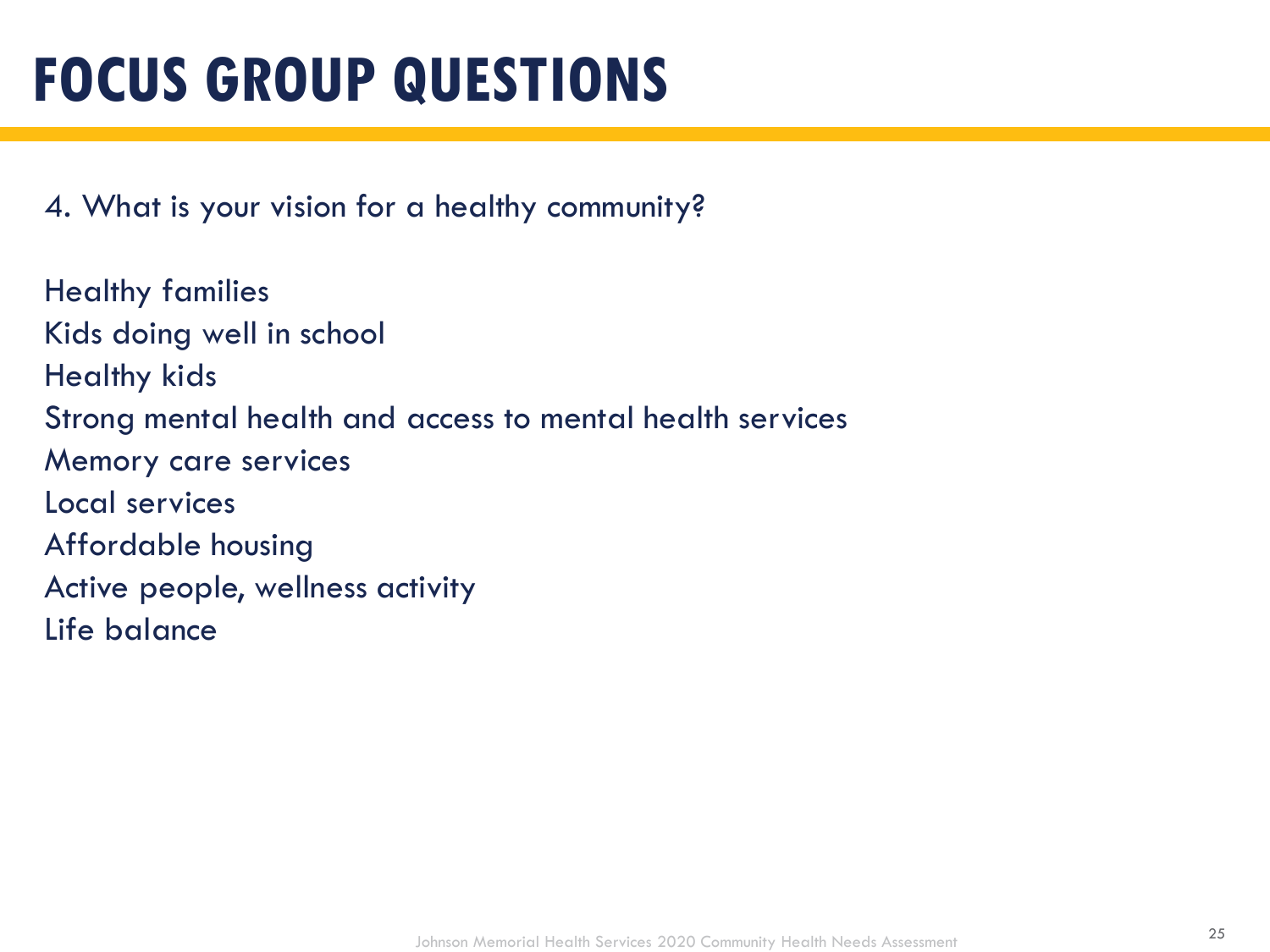5. What are the most serious health issues facing this community?

Depression; mental health in general Wellness & self-care awareness/education Suicide rate in farming community High cancer rates **Obesity** Chronic diseases Earlier onset dementia Drug/alcohol Methamphetamine Opiates / heroine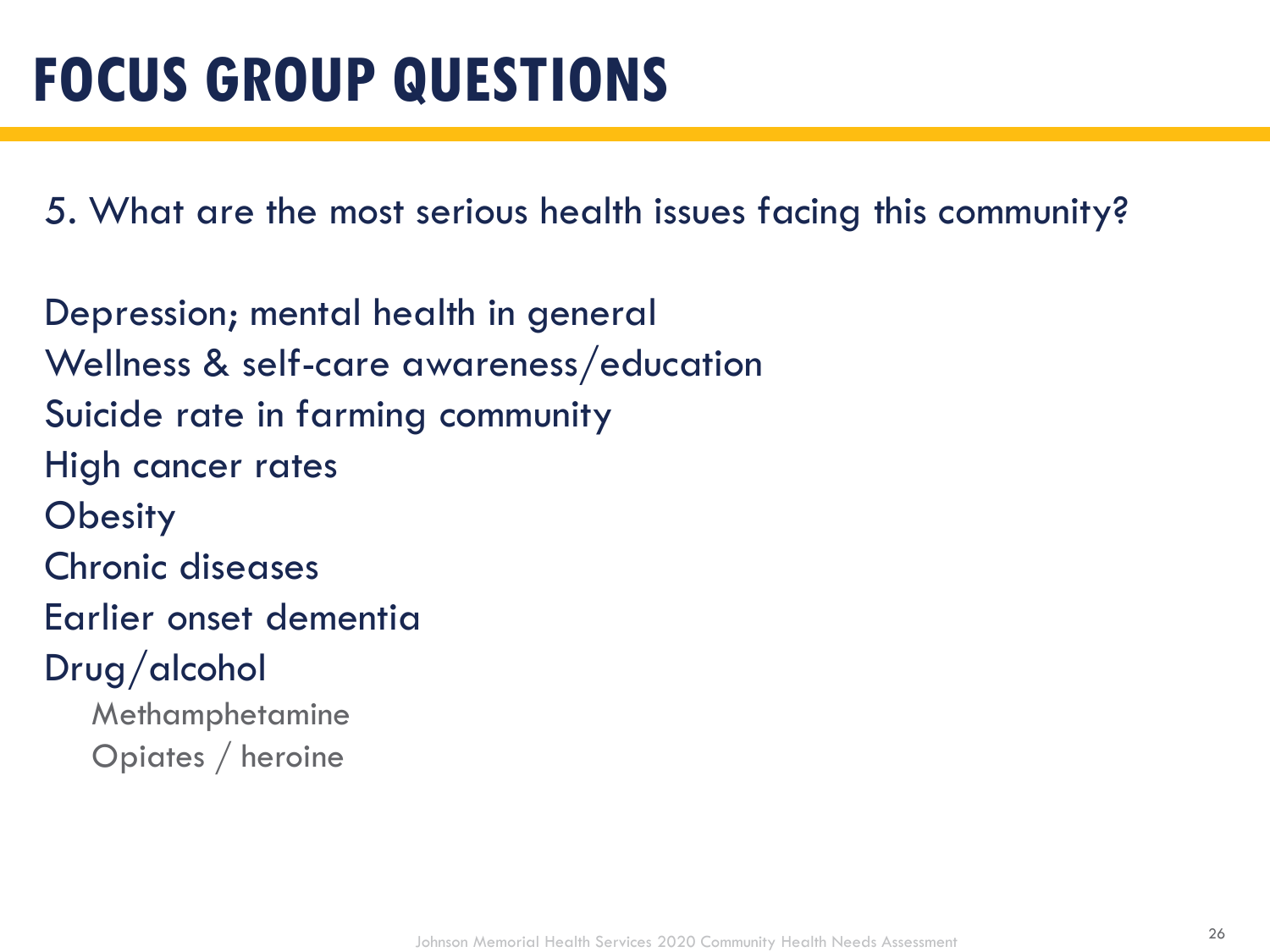6. What are the most beneficial health resources or services in this community?

MH Transport collaborative Prairie 5 rides Community center on wheels Meals on wheels JMHS - more surgery services now available Challenge program through greater MN family services Woodland centers Educational learning center – behavioral school in Montevideo & early intervention for autism New outpatient chemical dependency programming at Woodland **Centers**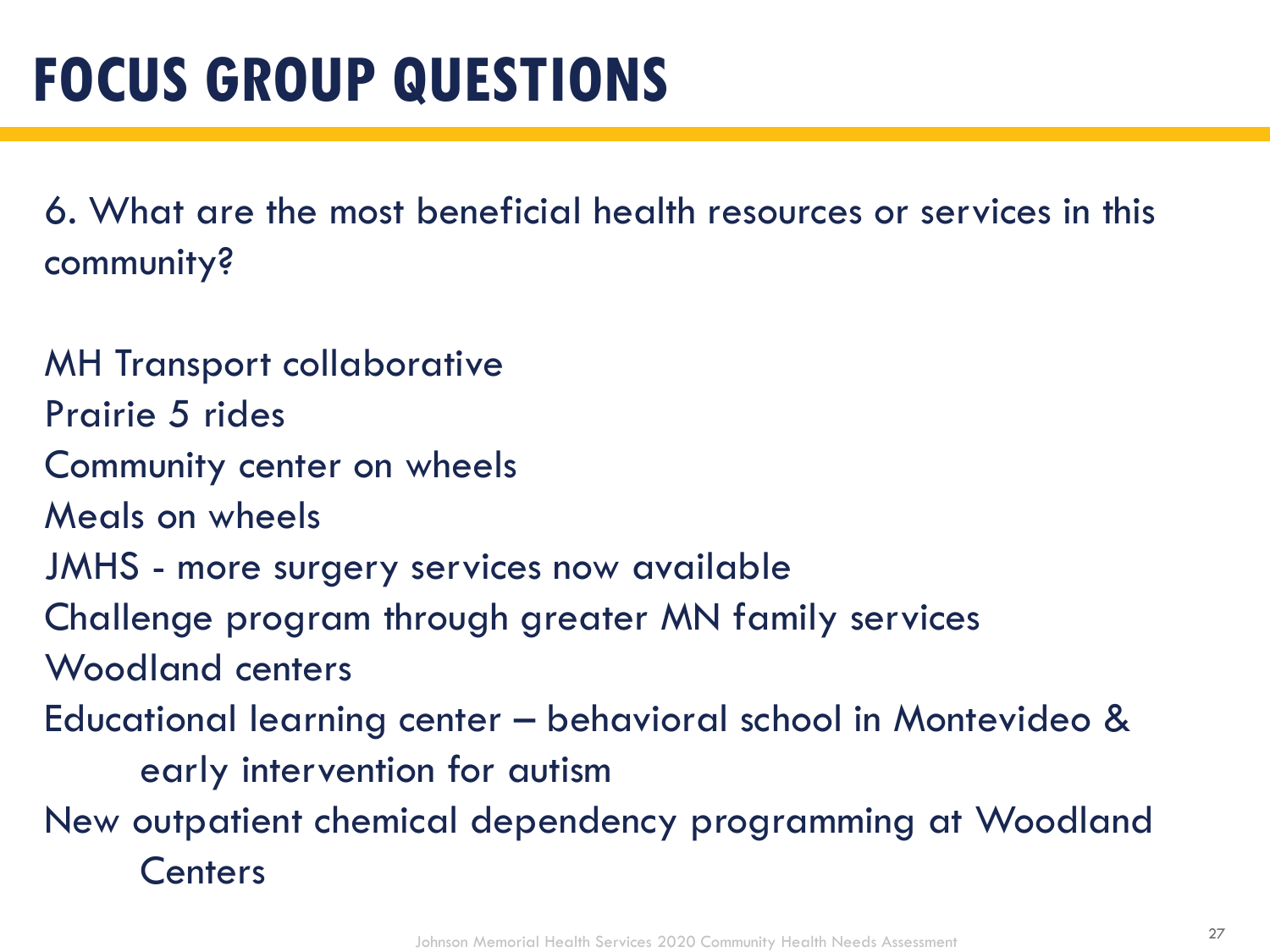### **FOCUS GROUP QUESTIONS**

7. What is your perception of JMHS? (overall or of specific programs/services)

Holistic Point of pride Feels like a family environment Innovative

8. What can JMHS do to improve health and quality of life in the community?

Consider more health related information in schools Mental health awareness (some is in motion) Free clinic every month or year Fix insurance system

9. What can others in the community do to improve health and quality of life in the community?

More local mental health services

Focus on wellness (nutrition and physical activity)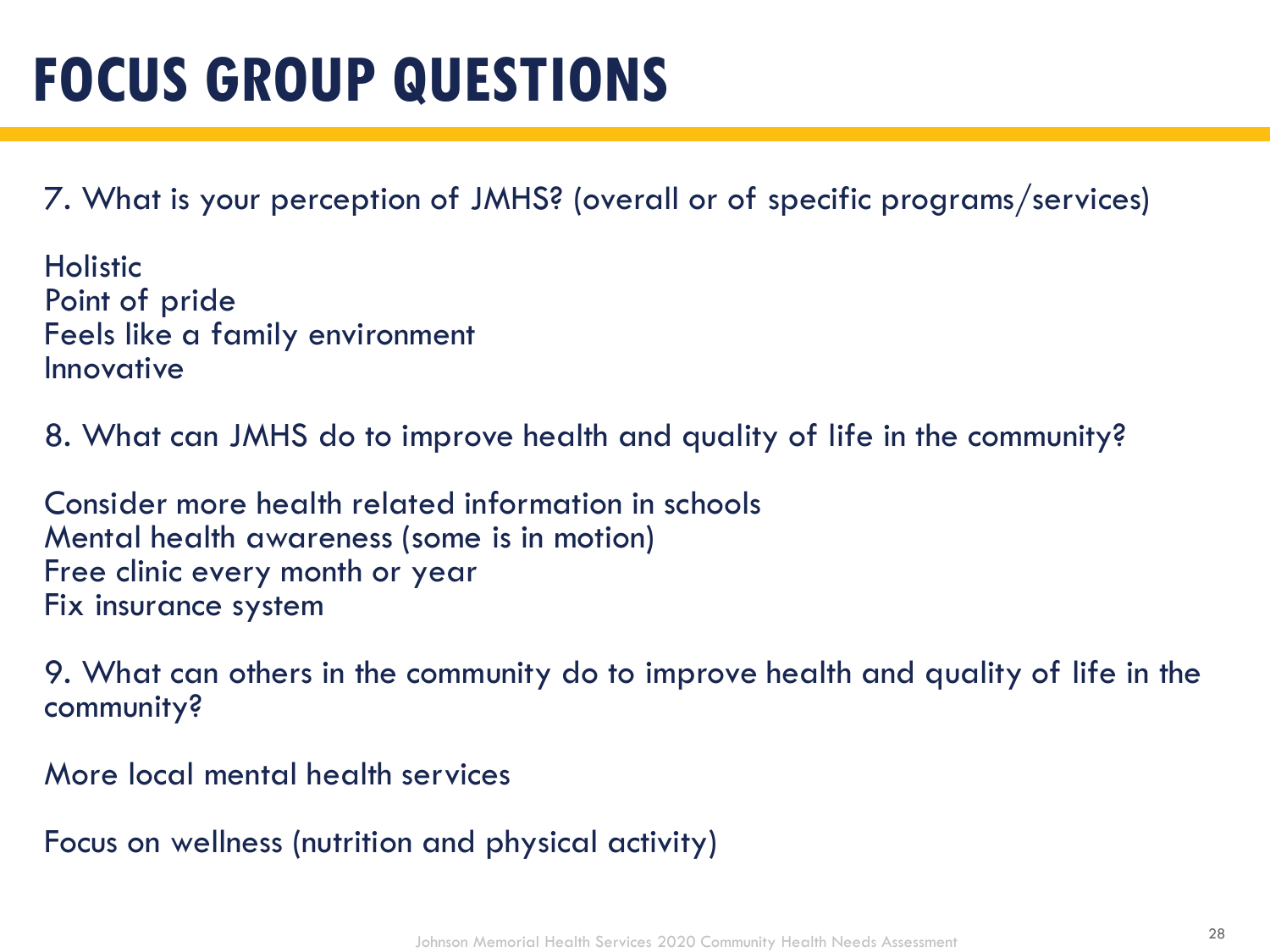### **FOCUS GROUP QUESTIONS**

### 10. Which of the needs discussed would you say is most important?

- Emergency care, urgent care hours
- Mental health: access, wait time, MH in wake of pandemic, family issues, returning to school, stigma
- Affordable housing
- Health care workforce
- **Childcare**
- Access to outreach services / surgery
- Upcoming winter season: mental health, flu, Covid-19
- Concerns about economy, at present and in wake of pandemic

### 11. What community organizations are active in the community and how can they impact health improvement?

JMHS, ambulance service, public health, law enforcement, public schools, senior citizen center, LqP Family Services, Woodland Centers, Cities of Dawson and Boyd, Economic Development Authority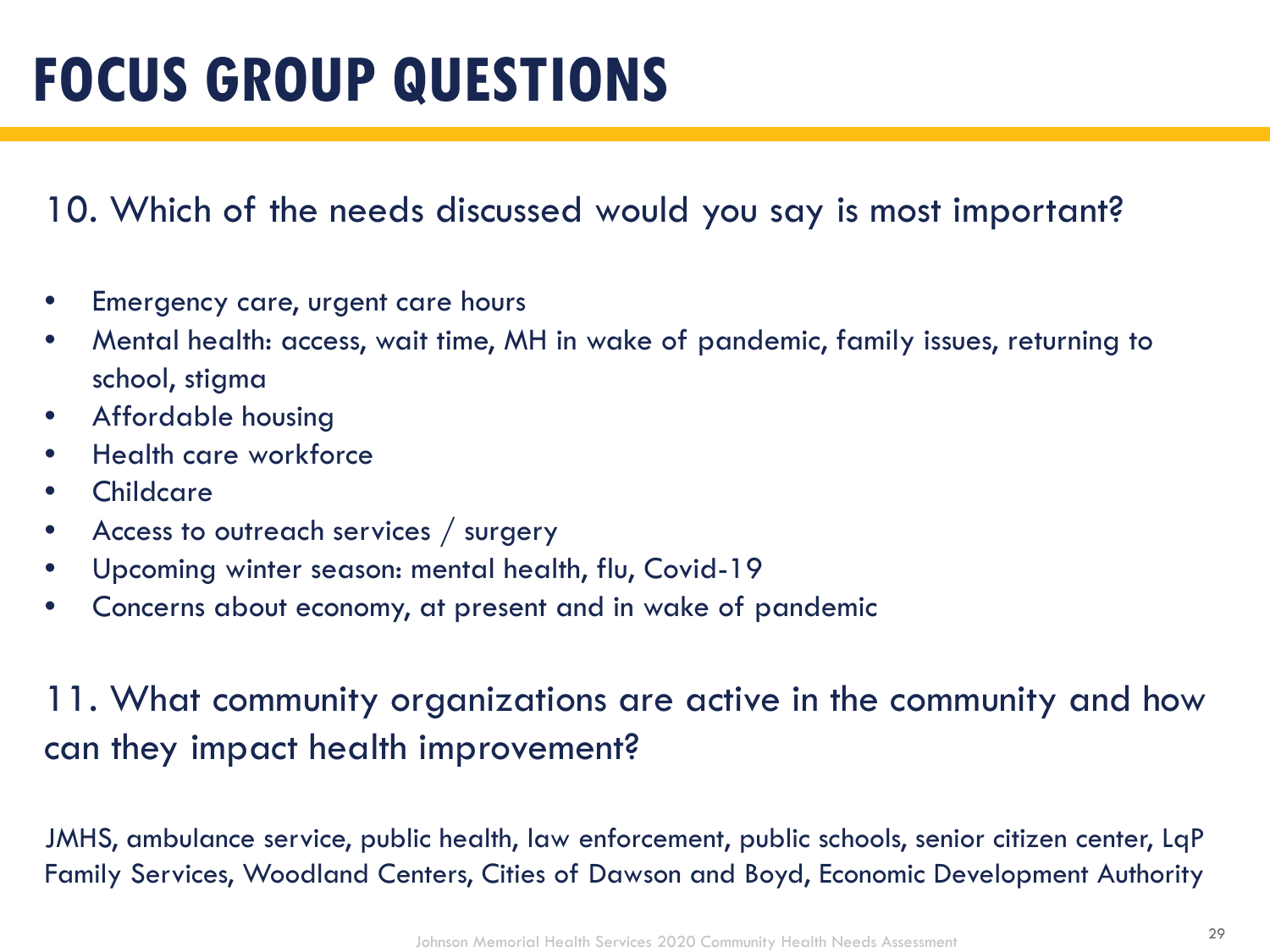In order to obtain input from the broader community, a survey was created with questions to identify health needs and concerns in the community. The survey was administered from February 17, 2020 to February 23, 2020. The online survey link was made available on the JMHS website, paper posters placed throughout JMHS, and was also distributed through email. There were 107 responses.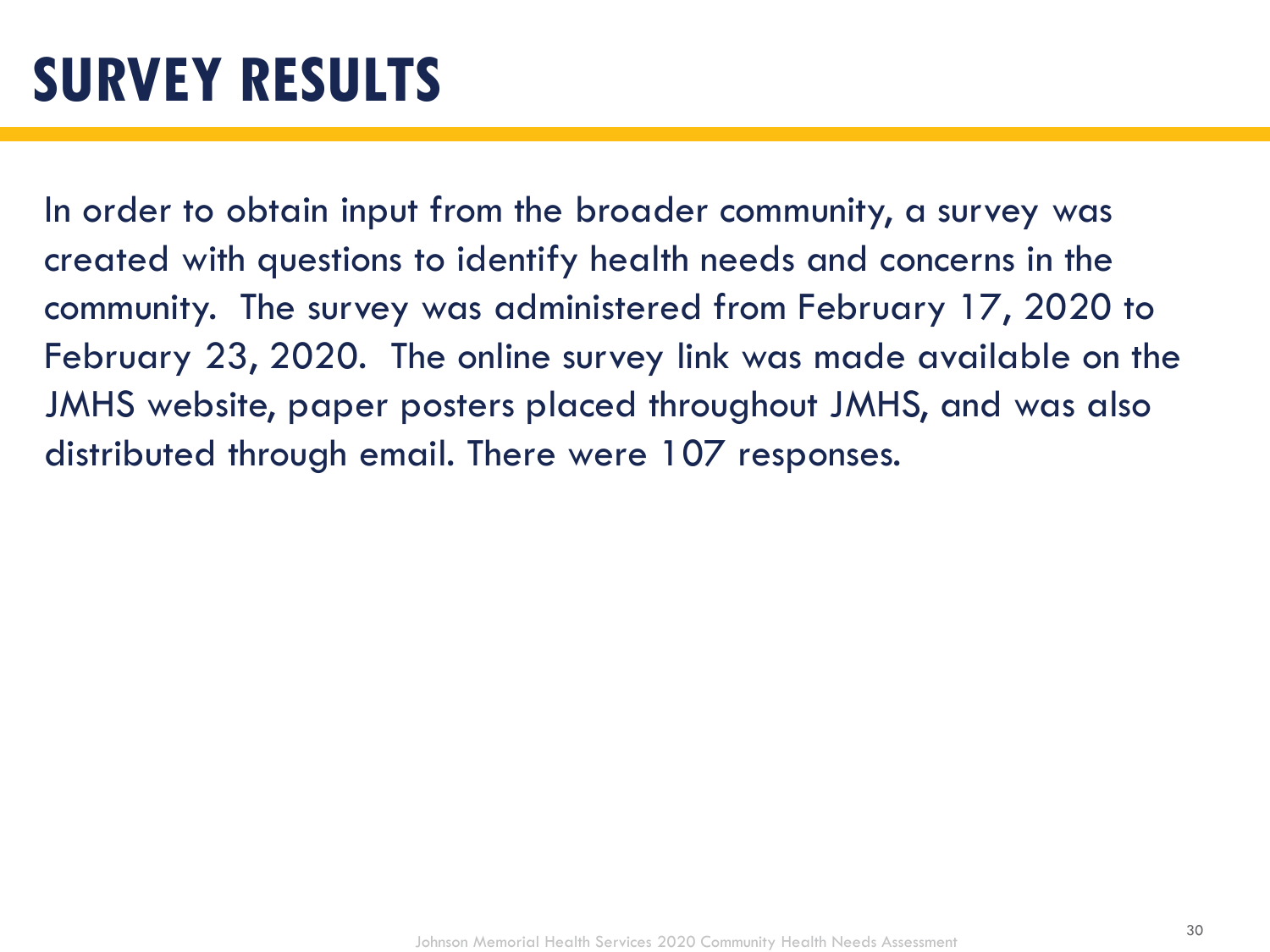### **SURVEY RESULTS**

- Most respondents live and/or work in Lac qui Parle County
- Most respondents rate the community's general health as *somewhat healthy*
- Respondents were asked to report their three most important health issues in the community. The three most frequently reported were cancer, aging issues, and obesity
- Most respondents reported their knowledge of JMHS' available health services as *good*
- Respondents were asked what they feel are the three most important factors for a healthy community. The three most frequently reported were *access to healthcare services, affordable health care, and good jobs and healthy economy*
- Most respondents rated their physical health as *healthy*
- Most respondents rated their mental health as *healthy*
- Reasons most reported for selecting a hospital were *closest to home, prior experience with hospital, and hospital's reputation for quality*
- Reasons most reported for selecting a particular primary care provider were *prior experience with clinic, closest to home, and provider's reputation for quality*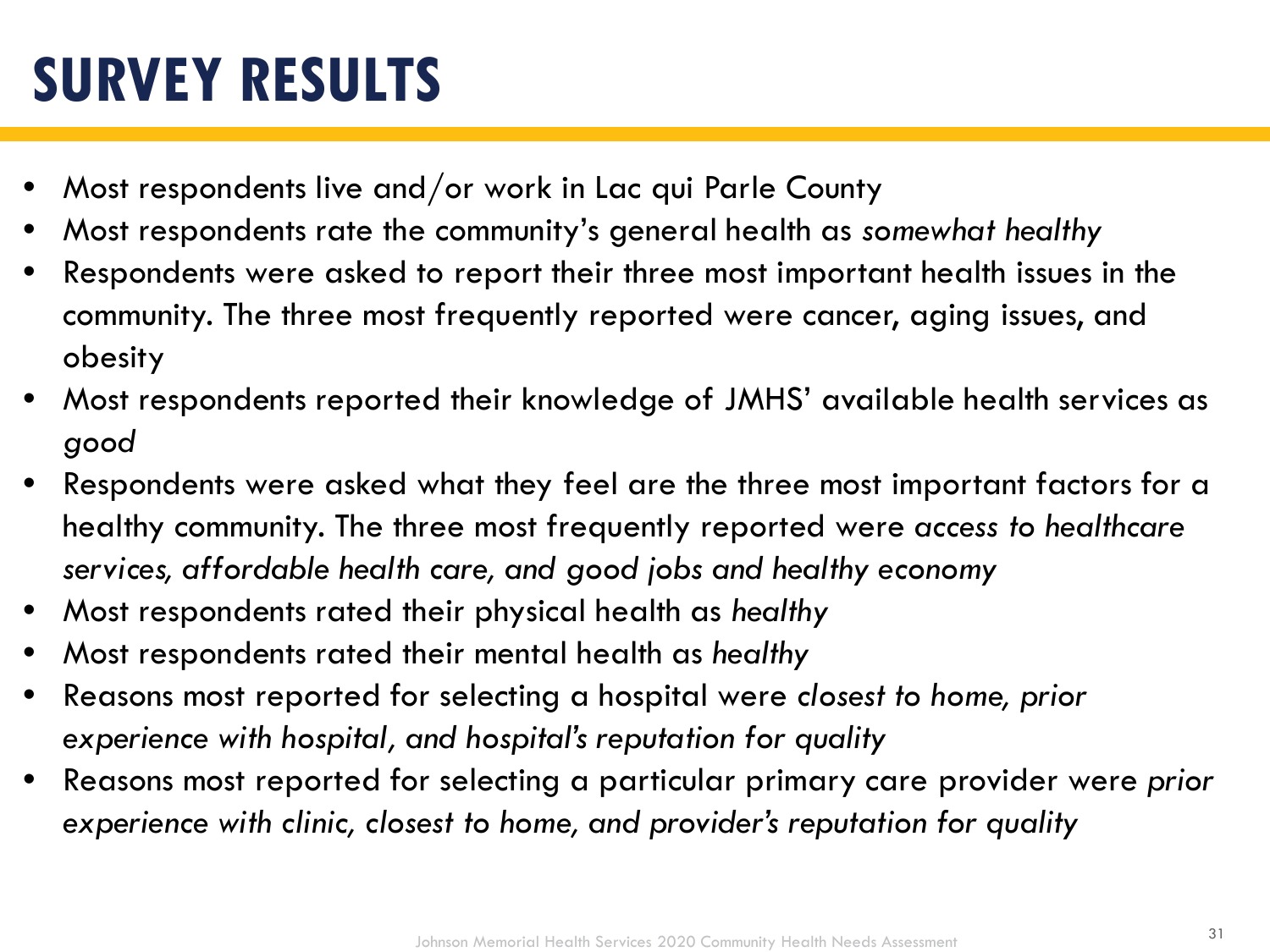### **SURVEY RESULTS**

- Reasons most reported for why routinely seeking primary health care outside of Dawson were *services not available in Dawson, prior relationship with another provider, and quality of staff*
- 9% of respondents reported needing mental health care but could not get it in the last year
- Reasons for the above include:
	- *No health insurance coverage for this*
	- *Could not afford copay/deductible*
	- *Too long to wait for appointment*
	- *Confidentiality concerns*
- Reasons most reported for selecting a particular mental health provider were *closest to home, provider's reputation for quality, and referred by physician*
- The three most reported answers for improving the community's access to health care were *expanded clinic hours, more specialists, and online clinic visits*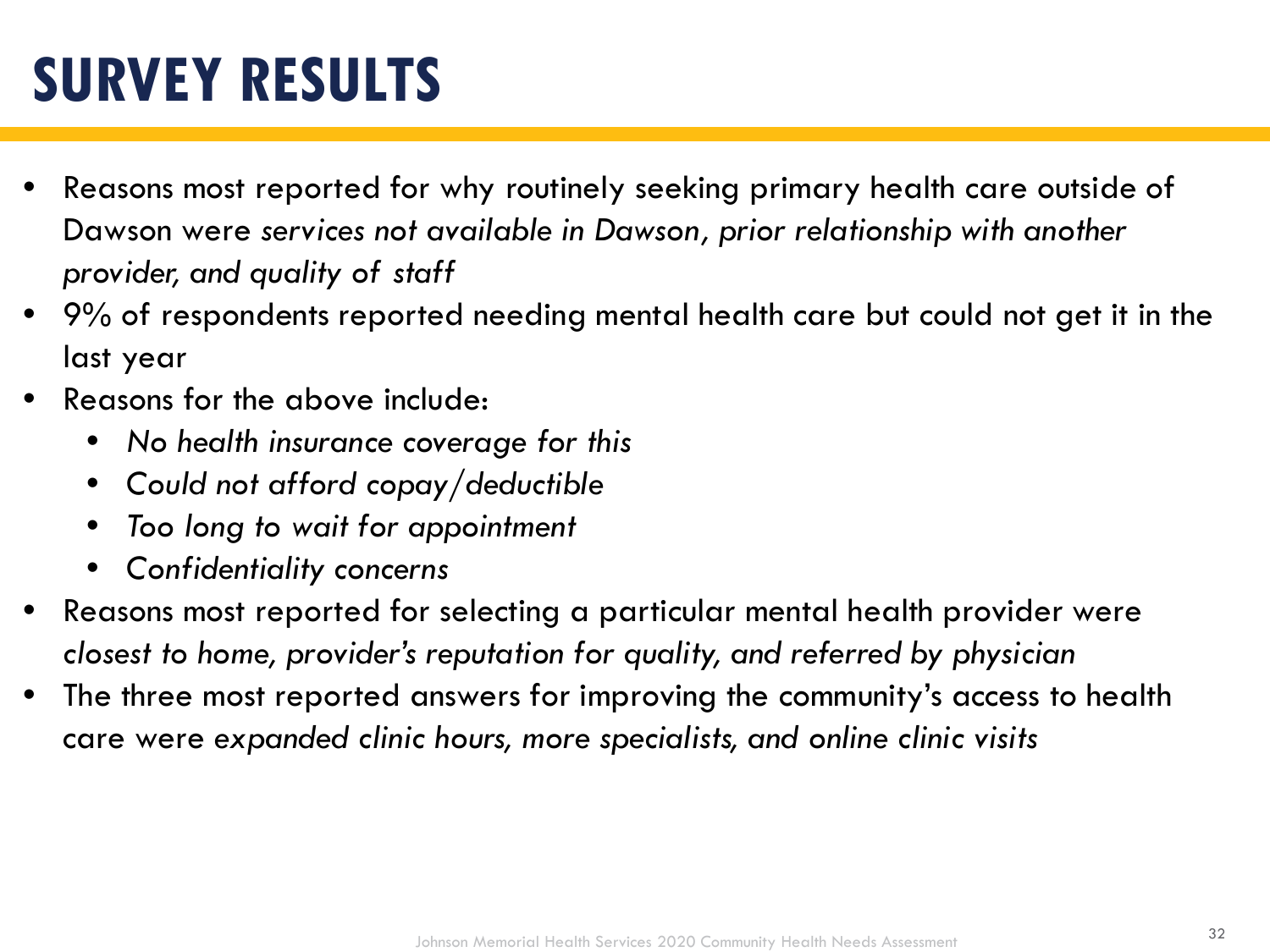### **PRIORITIZATION OF NEEDS**

JMHS' CEO, JMHS' clinical leads and the CHNA focus group members met to review the needs identified through the community health needs assessment process. After analyzing input from the focus groups, survey, and community health data, they did a preliminary prioritization that identified needs based on potential impact on community health, the urgency of the need, and the ability to meet these needs. The following health areas are determined to be prioritized, in no particular order:

- Emergency care, urgent care hours
- Mental health: access, wait time, MH in wake of pandemic, family issues, returning to school, stigma
- Health care workforce: recruiting/retention
- Access to outreach services / surgery
- Upcoming winter season: mental health, flu, Covid-19

These prioritized needs will be incorporated into JMHS 2020 Strategic Plan.

Several issues (from page 29 #10) will not be prioritized by JMHS at this time:

- Affordable housing
- Childcare (addressed in previous year with creation of Blackjack Babies, in collaboration with the Dawson-Boyd Schools)
- Concerns about economy, at present and in wake of pandemic

JMHS believes the above 3 issues are important issues for the community and supports efforts to address/improve. These issues have either already been addressed, or are outside the scope of JMHS' capabilities and are areas that other community organizations can address. JMHS looks forward to continuing its partnerships with those organizations as they work to address these issues.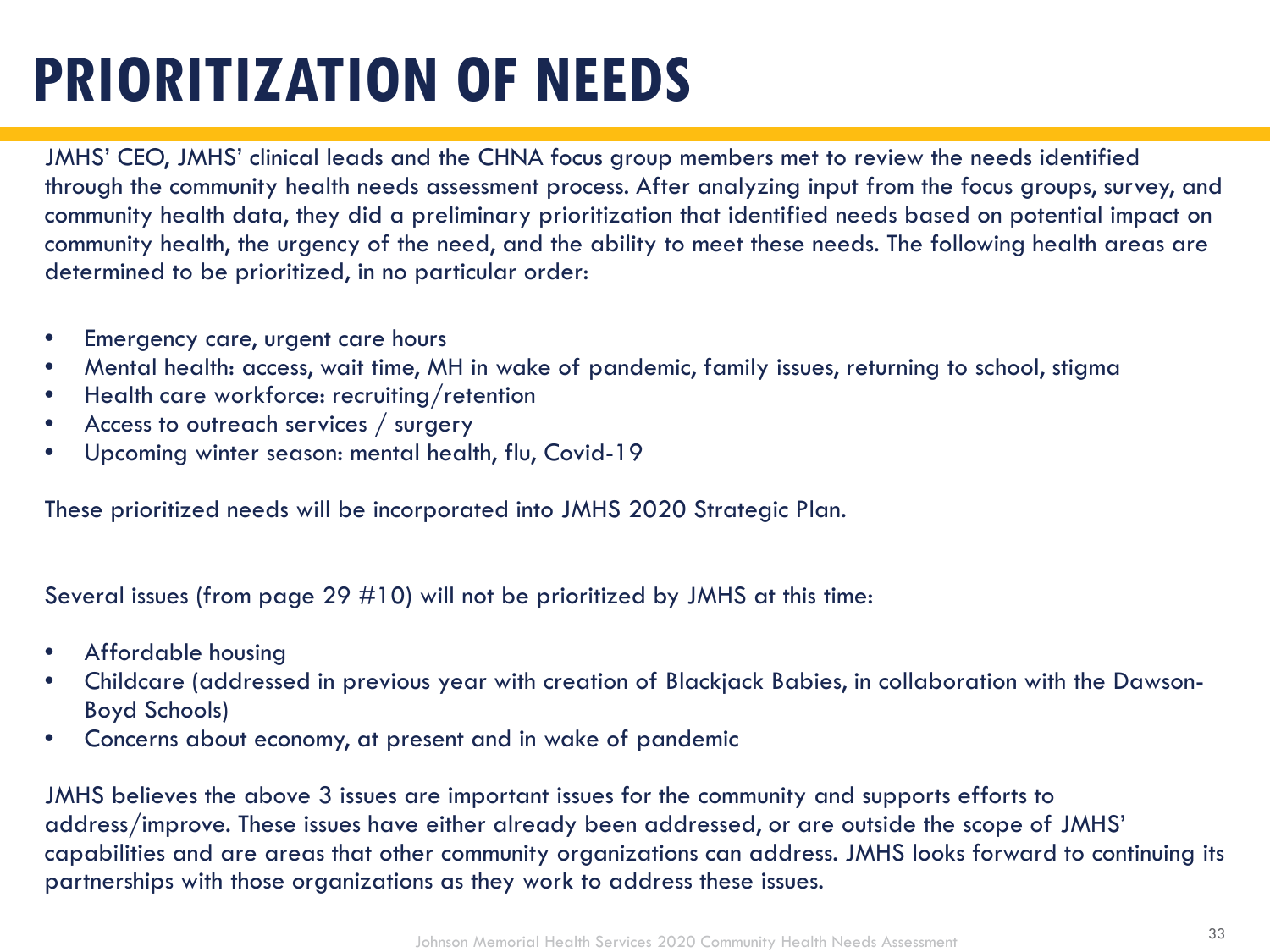### **COMMUNITY RESOURCES**

JMHS looks forward to addressing identified health needs in collaboration with other community resources, which can include:

- Ambulance service
- Public health (Countryside Public Health and MDH)
- Law enforcement
- Public schools
- Senior Citizen Center
- LqP Family Services
- Woodland Centers
- Cities of Dawson and Boyd
- Economic Development Authority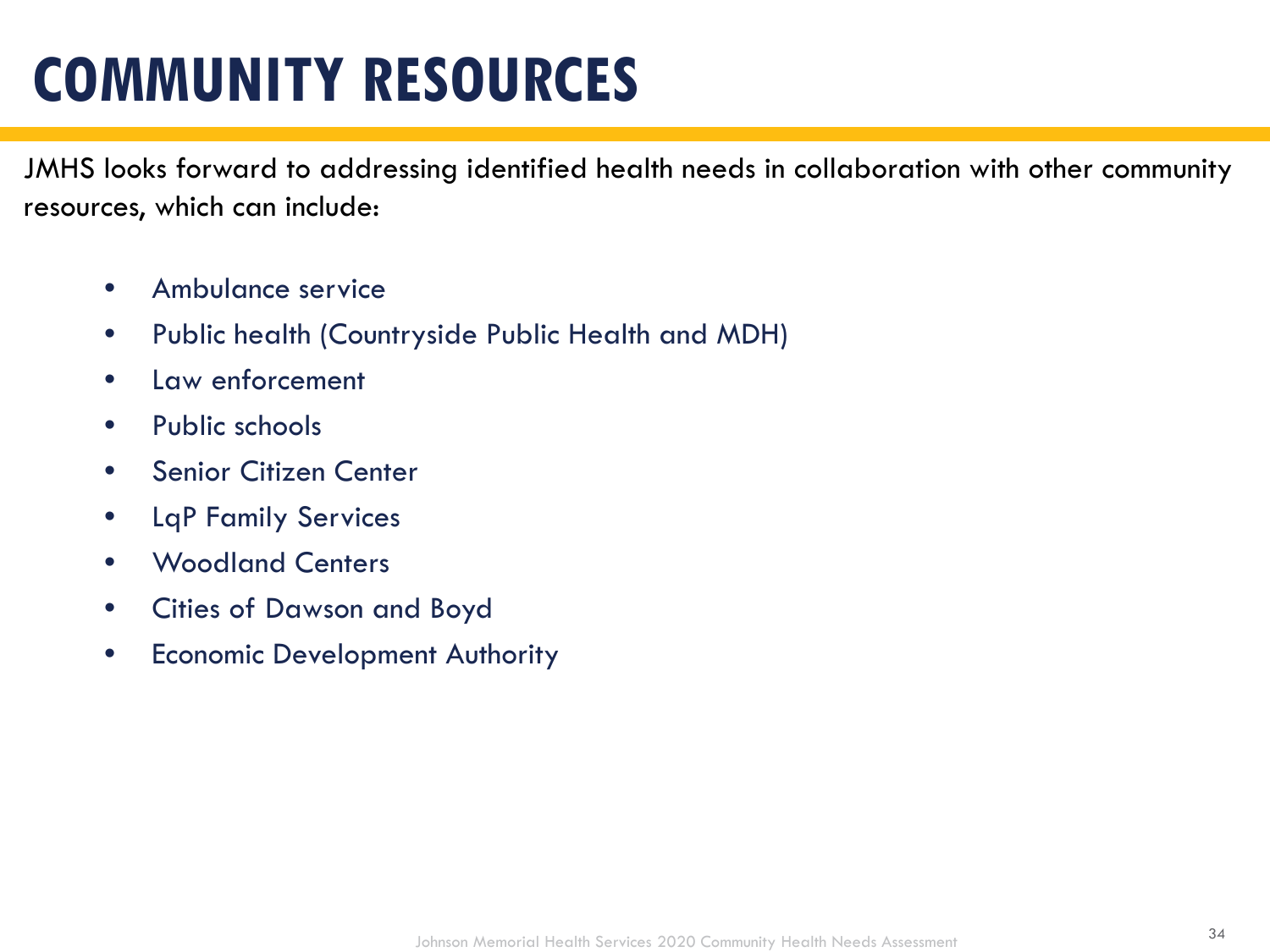## **EVALUATION OF IMPACT OF PRIOR CHNA**

JMHS completed a Community Health Needs Assessment in November 2015. No written comments have been received from this assessment. JMHS prioritized the following needs during the 2015 assessment and have conducted the following activities in order to address the needs identified:

- 1. Cardiac (two cardiologists; now perform pacemaker procedures)
- 2. Oncology (broader spectrum of chemo drugs)
- 3. Aging Issues (Eden-Certified, PIPP Grants)
- 4. Obesity (Bariatric Clinic & Registered Dietician)
- 5. Clinic same-day appointments available
- 6. Added primary care providers (MD's & FNP's)
- 7. Added specialists (total joints, ENT, telepsychiatry, second cardiologist)
- 8. Doubled general surgery onsite presence
- 9. Built new JMHS surgery center
- 10. Added community outreach education (ex: bariatric support group, make-and-take meals, speaker for suicide awareness)
- 11. Grants obtained to integrate behavioral health into primary care, increase access, and reduce stigma
- 12. Added mental health transport system in collaboration with Dawson & Madison City and police departments, JMHS, MHS, and LqP County.
- 13. Obtained VA contract to accept veterans to JMHS Care Center
- 14. Completed crisis intervention training for EMT's & acute care staff
- 15. Added blackjack babies infant/toddler daycare room at JMHS, in collaboration with DB School.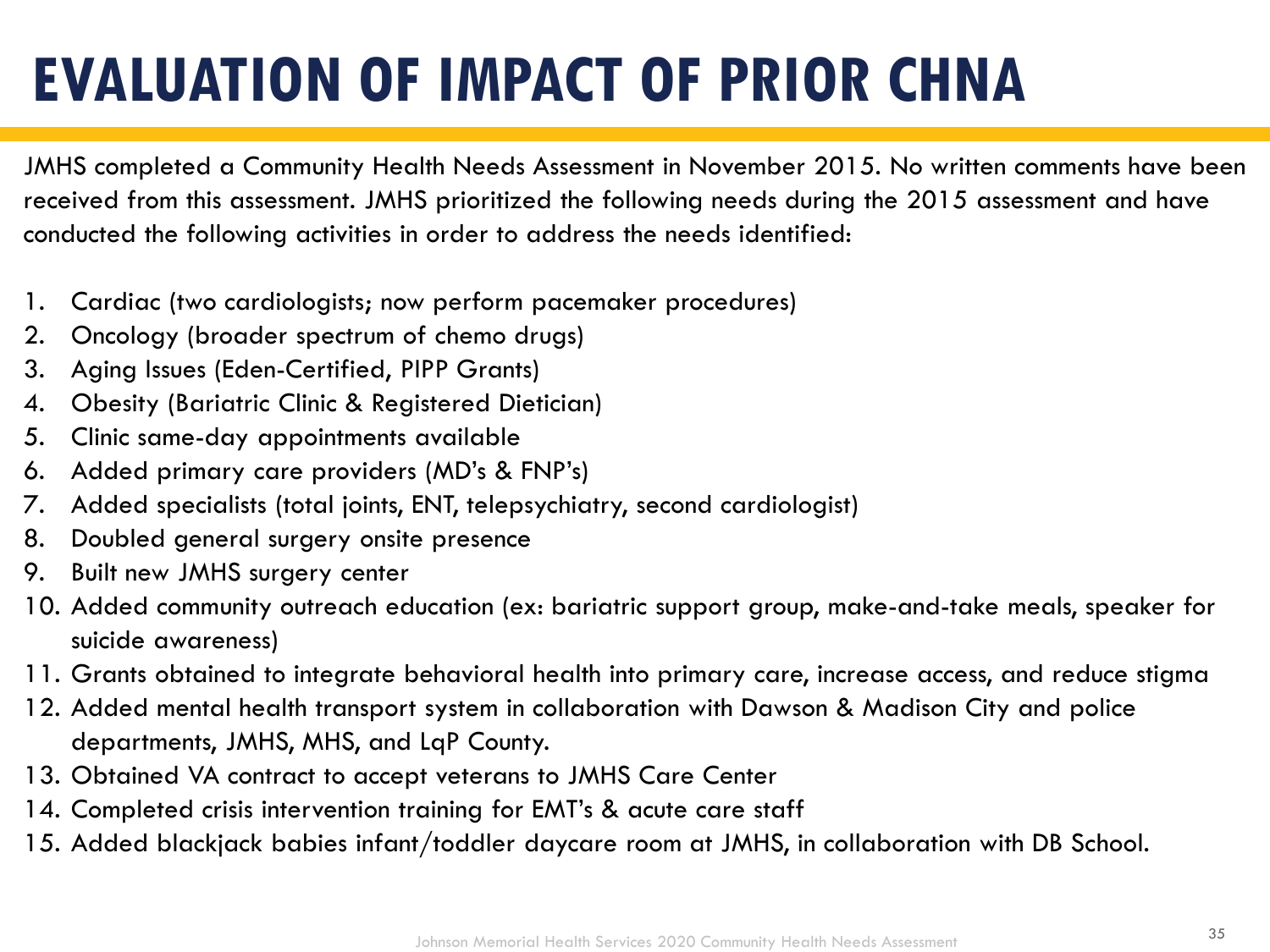### **NEXT STEPS**

This Community Health Needs Assessment report was approved by the Board of Directors on Tuesday, August 18, 2020.

JMHS thanks all those that contributed to this process. Broad community input is critical for us to determine how we can meet health needs in the most effective way. The collaborative nature of this process also serves as a *coming together* to further strengthen our community bonds.

JMHS is undertaking a strategic planning process commencing July 2020. Data, discussion, and other input from the CHNA effort will be incorporated into the strategic planning process.